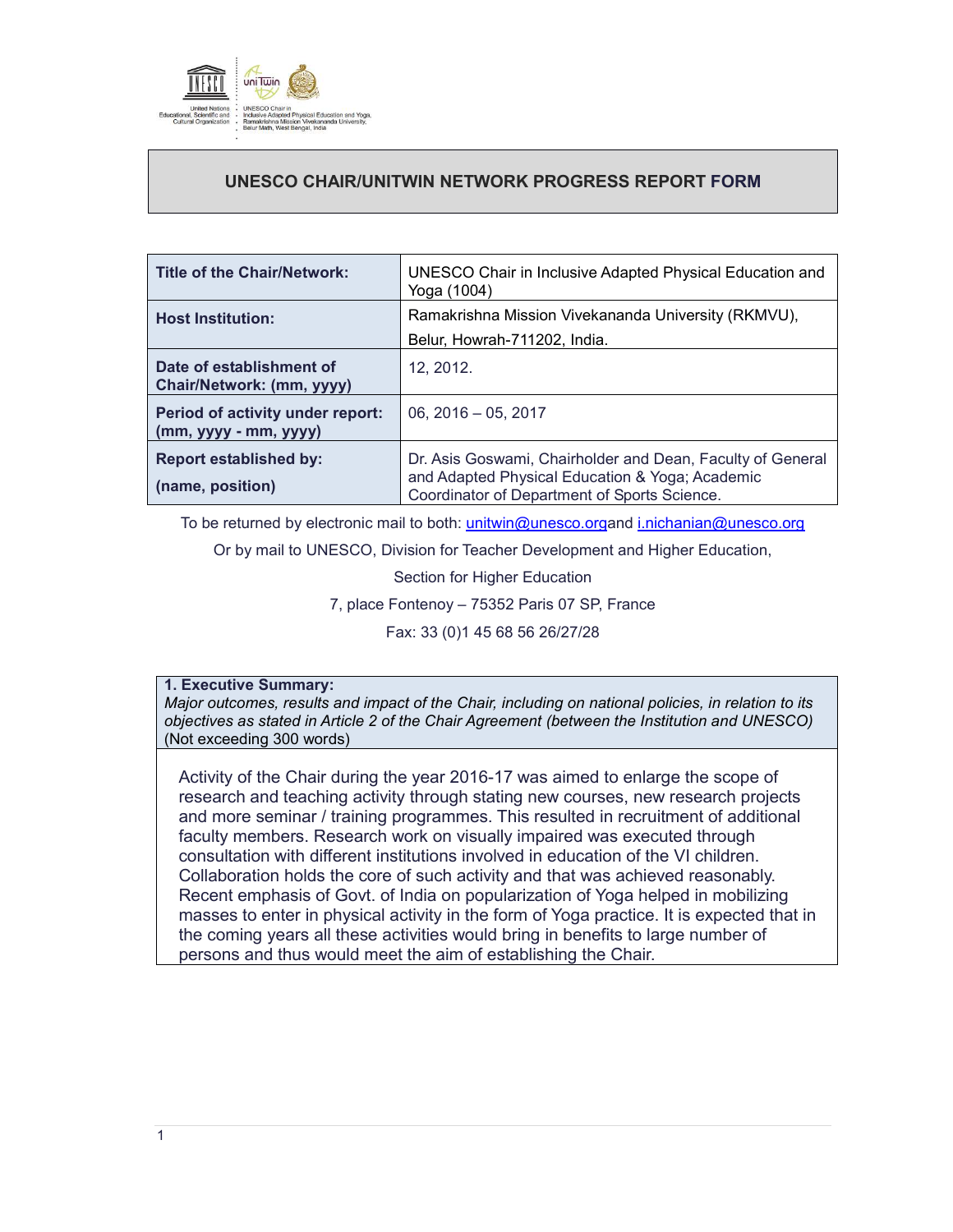

# **2) Activities:**

Overview of activities undertaken by the Chair during the reporting period

#### **a) Education/Training/Research**

Activities of the Chair cover two Faculties and a Department of the University under the School of Rehabilitation Science and Physical Education: a) General and Adapted Physical Education and Yoga; b) Faculty of Disability Management and Special Education and c) Department of Sports Science and d) Department of Yoga Studies.

# **i)Education (leading to certificate) Academic courses in Coimbatore Campus 1**. The following courses are being conducted by the **Faculty of General and Adapted Physical Education and Yoga (FGAPEY),** RKMVU, on a regular basis. Ph.D. Master of Philosophy Master of Physical Education Bachelor of Physical Education Bachelor of Science in Physical Education Diploma in Physical Education In addition, a short term (Six weeks) course was organized on Diploma in Special Olympics (SO) in collaboration with Special Olympics Bharat, India during May-June 2016. **2.** The following courses are being conducted by the **Faculty of Disability Management and Special Education (FDMSE**), RKMVU, Coimbatore, on regular basis Ph.D in Special Education (VI/HI/MR) M.Phil in Special Education (VI/HI/MR) **Courses Recognized by Rehabilitation Council of India (RCI)** M.Ed in Special Education (VI/HI/MR) B.ED in Special Education (VI/HI/MR) D.ED in Special Education (VI/HI/MR) DSLI – Diploma in Sign Language Interpretation (VI-Visual Impairment, HI-Hearing Impairment, MR-Mental Retardation) In addition Diploma in Theatre Arts for Holistic Development and Certificate course in Assistive Technology were also conducted. **Academic courses in Main Campus at Belur Math: 1.** The Department of Yoga Studies has added two more courses in Yoga in addition to the already running weekend course PG Diploma course in Yoga from the session 2015. At present the courses are: 1. Two year PG Diploma in Yoga (weekend programme) 2. One year PG Diploma in Yoga (Regular programme) 3. One year Certificate Course in Yoga (weekend) Dr. Goswami is teaching in these courses. The Diploma course also includes a course on 'Yoga for disabled persons'. An outreach programme has also been started to provide yoga practice for interested persons.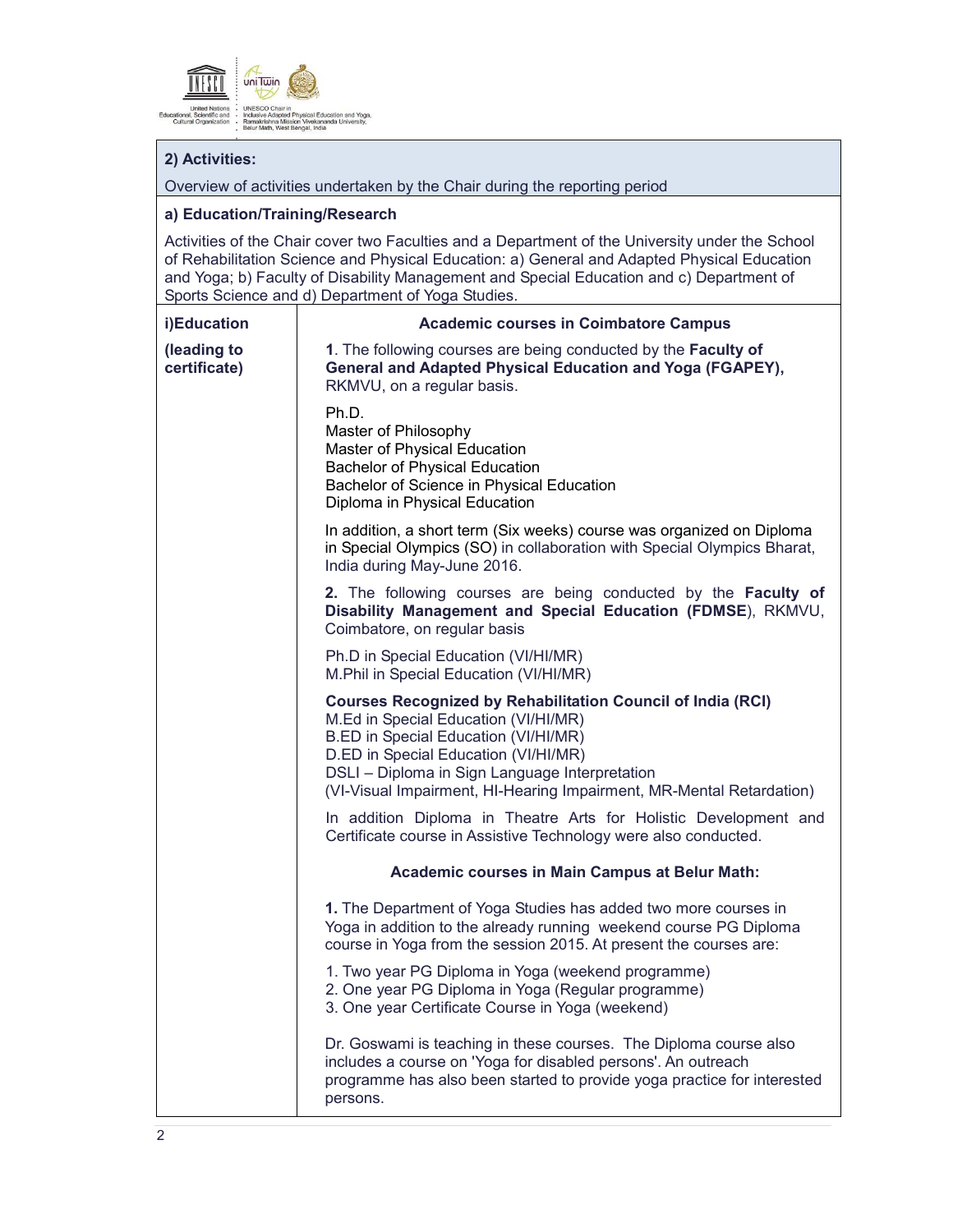

|                              | 2. The Department of Sports Science will be starting Integrated M.Phil-<br>Ph.D. programme from 2017-18 session. The course work contains a full<br>paper on Inclusive Adapted Physical Activity and Yoga. One Doctoral<br>student is already involved in research field "ON MOBILITY PATTERNS<br>OF VISUALLY IMPAIRED IN SPORTING ACTIVITIES".                           |
|------------------------------|---------------------------------------------------------------------------------------------------------------------------------------------------------------------------------------------------------------------------------------------------------------------------------------------------------------------------------------------------------------------------|
| ii) Training<br>(short term) | 1. Department of Mental Retardation, RKMVU-FDMSE organized a 3 day<br>RCI approved CRE programme on "Best out of Waste: Need and<br>Importance of TLM for Children with Intellectual Disability" from 16-<br>18 July, 2016. Mrs. Akila Vaidyanathan, Founder Director, The Amaze<br>Charitable Trust, Coimbatore delivered chief quest address.                           |
|                              |                                                                                                                                                                                                                                                                                                                                                                           |
|                              | 2. Department of Visual Impairment, RKMVU-FDMSE organized a 3 day<br>RCI approved CRE programme on "Teaching Children with Visual<br>Impairment in Inclusive Classroom" from 6-8 August, 2016. Mr. G.<br>Ramesh, PA to Chief Educational Officer, Coimbatore District was the<br>chief guest of the inaugural programme.                                                  |
|                              | 3. Department of Hearing Impairment, RKMVU-FDMSE organized a 3 day<br>RCI approved CRE programme on "Educational Assessment and<br>Evaluation for Students with Hearing Impairment" from 27-29<br>August, 2016. Br. Paramarthachaitanya, Asst. Administrative Head gave<br>benedictory Address; Dr. N. Muthaiah, Honorary Dean, FDMSE<br>delivered the inaugural address. |
|                              | 4. A 5-day training programme on "Curriculum Adaptation for Special<br>Children" for Upper primary teachers was organized by RKMVU-<br>FDMSE in collaboration with SSA, Chennai Tamil Nadu from 19 to 23<br>December 2016. The inaugural function was held on 19 November                                                                                                 |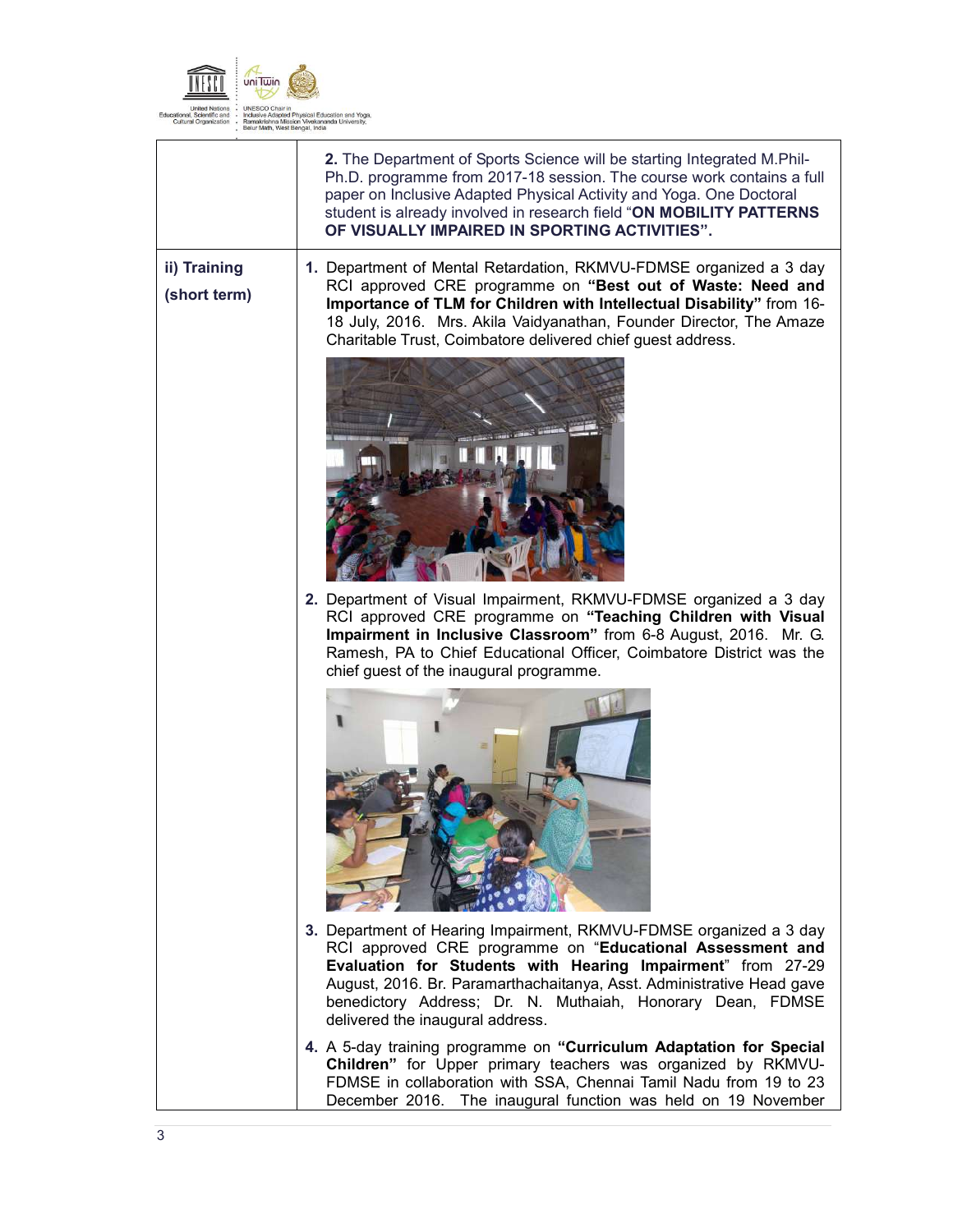

|               | 2016. Swami Garishtanandaji Maharaj presided over the function; Dr.<br>N. Arulmurugan, CEO, Coimbatore delivered the introductory address;<br>Dr. N. Muthaiah, Hon. Dean, FDMSE delivered special address; Mr. C.<br>Bellraj, Asst. Project Officer and Mr. K. Abdul Wahab, State Project Co-<br>ordinator (Inclusive Education) SSA, Chennai also spoke on the<br>occasion. |
|---------------|------------------------------------------------------------------------------------------------------------------------------------------------------------------------------------------------------------------------------------------------------------------------------------------------------------------------------------------------------------------------------|
|               | SSA Training Programme for Training Module Development<br>5.<br>organized by SCERT Chennai, was conducted in GAPEY from<br>09.05.2016 to 13.05.2016. Dr. S. Alagesan, was the expert.                                                                                                                                                                                        |
|               | 6. Physical Education Training Module preparation programme was<br>organized by DIET Thirumoorthynagar from 22nd to 24th June 2016 at<br>our faculty. Dr. S. Alagesan, Professor & Head was the subject expert.                                                                                                                                                              |
|               | 7. Capacity Building Training for Physical Education Teachers in<br>Coimbatore District was organized on 27th & 28th June 2016. Around<br>52 Physical Education Teachers attended the training programme.                                                                                                                                                                    |
| iii) Research | <b>FGAPEY</b>                                                                                                                                                                                                                                                                                                                                                                |
|               | Dr. M. Srinivasan, Assistant Professor and Dr. R. Giridharan, Assistant<br>Professor, presented three major project proposals, under Central Sector<br>Research Scheme on disability related technology, products and issues,<br>Department of Empowerment of Persons with Disabilities, Ministry of Social<br>Justice & Empowerment, New Delhi on 01.02.2017.               |
|               | Altogether the following Projects were submitted                                                                                                                                                                                                                                                                                                                             |
|               | 1. Creation of Adapted Yoga and Meditation Program on Physical, Mental<br>and Cognitive Development of Persons with Intellectual Disability (Dr. M.<br>Srinivasan).                                                                                                                                                                                                          |
|               | 2. Effects of Yogic Practices on Motor Fitness and Pulmonary Function of<br>Adolescents with Cerebral Palsy (Dr. R. Giridharan).                                                                                                                                                                                                                                             |
|               |                                                                                                                                                                                                                                                                                                                                                                              |
|               | 3. Design and Implementation of Unified Adapted Physical Activities and<br>their Effects on Coordinative Abilities of Motor Skills and Physiological<br>Variables of Adolescents with Neurodevelopmental Disabilities (Dr. R.<br>Giridharan).                                                                                                                                |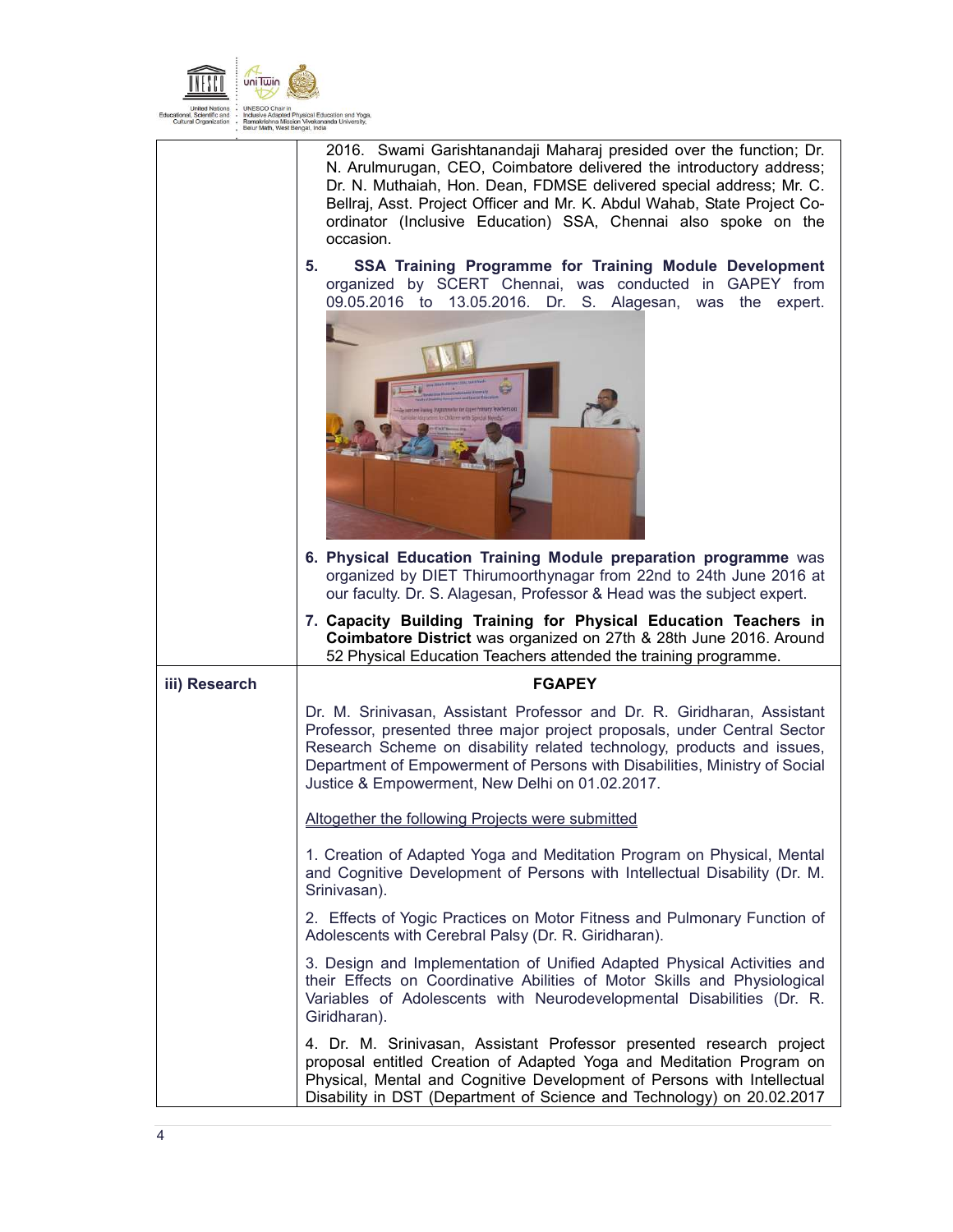

at Gurgaon, Haryana.

5. Design and impact of adapted yoga module on life skills and biomotor variables of Children with Intellectual Disability. Submitted to MSJE

### **FDMSE**

1. Dr. J.B. Dheesha, Asst. Prof. FDMSE has received a sanction letter from Ministry of Social Justice and Empowerment (MSJE), regarding the financial assistance for the project on "Development of adapted science experiments for improving skills in learning science of students with visual impairment" under Central Sector Scheme "Research on Disability Related Technology Products and Issues". The total financial grant allotted is Rs. 6.85 Lakh.

2. Effect of tactile stimulation on concept formation for children with visual impairment and learning disabilities with sensory integration problems

3. Identifying and assessing Assistive Technology Requirements of Students with Disabilities in Education and Enhancing the list of ADIP Scheme products. Proposal submitted to Ministry of Social Justice and Empowerment, Government of India.

### **Main Campus at Belur Math**

Four research projects were submitted to different Government organizations for funding.

1. Efficacy of yoga and meditation training for rehabilitation of chronic pain in sedentary population. Project proposal submitted to the Department of Science and Technology, Ministry of Science and Technology, Government of India, under the scheme Science and Technology of Yoga and Meditation (SATYAM).

2. Effect of Ayurvedic Medicines and Yoga on Mild and moderate Hypertension Patients. Proposal submitted to the MINISTRY OF AYURVEDA, YOGA & NATUROPATHY, UNANI, SIDDHA AND HOMEOPATHY, Government of India.

3. Effect of Yoga and Meditation on Metabolic, Cardiovascular and Lipid Profile of Type II Diabetes Mellitus Patients. Project proposal submitted to the Department of Science and Technology, Government of West Bengal.

4. Bibliometric mapping of research in India on YOGA. Project proposal submitted to Central Council for Research in Yoga and Naturopathy (CCRYN), Government of India.

# **Research in Progress**

1. Data collection under the project "On mobility patterns of visually impaired in sporting activities" is continuing by the research scholar Mr. Triloki Prasad.. A number of test methodology were developed in this year to assess balance, equilibrium and spatial orientation ability of Visually impaired persons. Data collection on the veering pattern have been completed and research papers are being prepared for publication.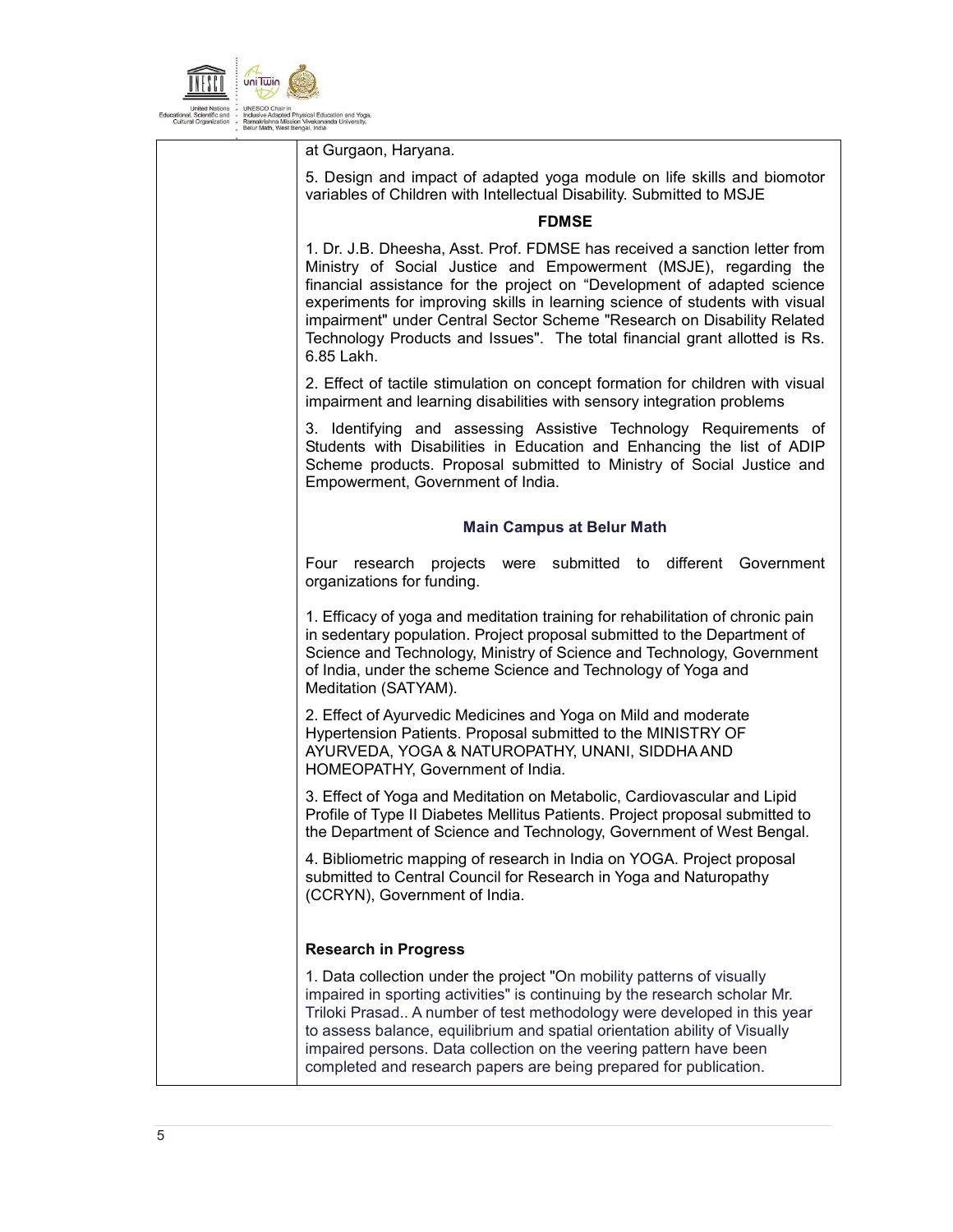





2. A project on "Effect of meditation on heart rate variability" was taken up. R-R interval is being recorded using Polar Heart rate monitors during rest, pranayam and meditation. This is a longitudinal study and data is being collected on each subject for several months.

3. An instrument for recording the spatial orientation capability of the Visually impaired persons has been developed. This test use sound signal to indicate the direction where the Visually impaired person is to move and press one switch to stop the sound. He is expected to come back to the base station after pressing the switch. Time taken to stop the sound and actual travel path are used to indicate the spatial orientation ability. The circuit used one Arduino platform for interactive interfacing with nine manually operated switching system. Of the nine switch, one is used as base station. All the stations are connected with a speaker to produce sound signal. Functioning of the system was tested and sample data collection is in progress. This instrument could also be used to train the visually impaired persons to develop their spatial orientation capability.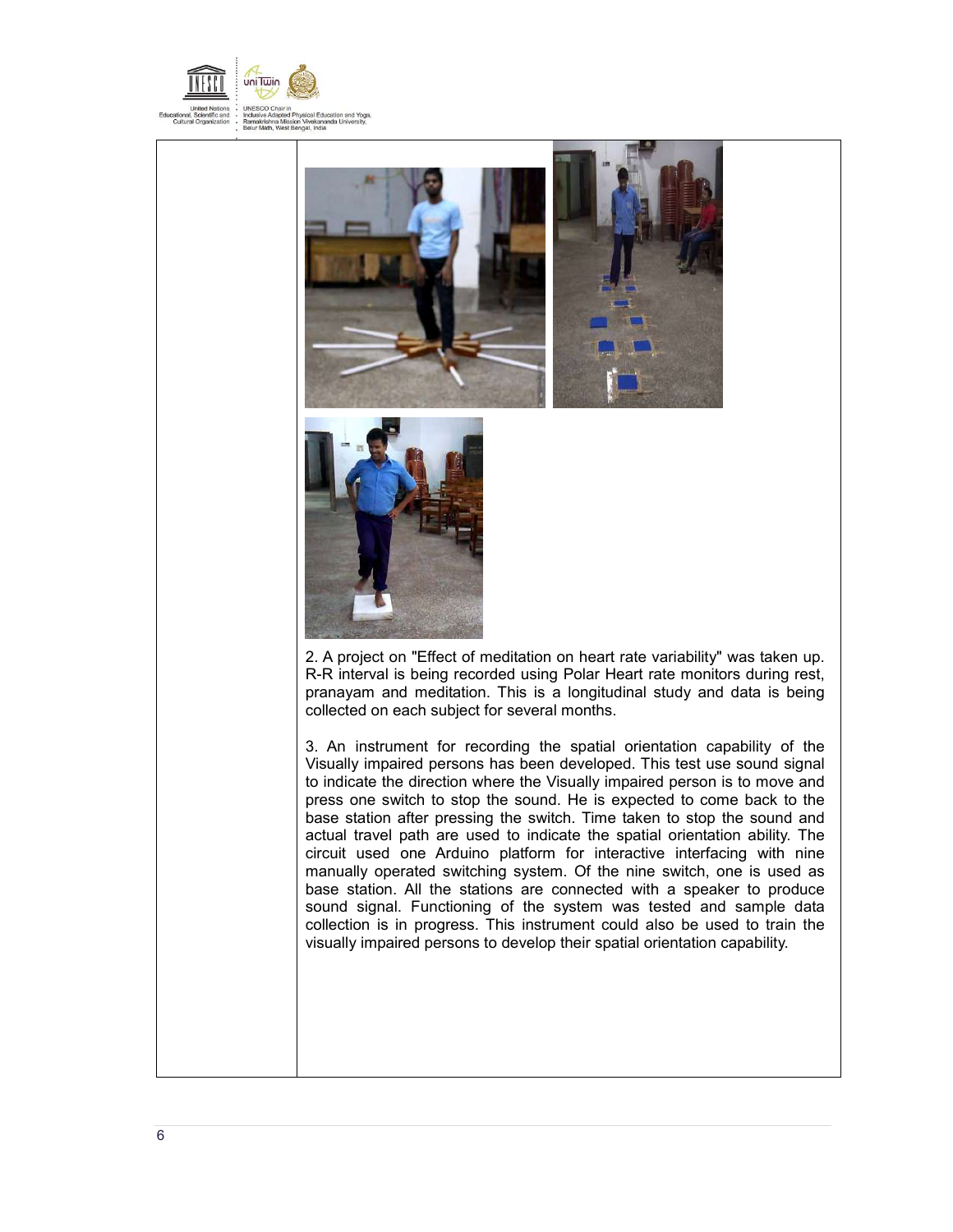

### **b) Conferences/Meetings**

*(key conferences and meetings organized by the Chair or to which its Chairholder contributed)* 

#### i) **Key conferences and workshops hosted by the Chair**

**1.** A national Level Seminar on "**SPORTS SCIENCE AS AN EMERGING DISCIPLINE IN HIGHER EDUCATION"** was organized at the Belur Math Campus of the University Under the aegis of UNESCO Chair during February 17-18, 2017. This was organized by the Department of Sports Science. More than 150 students and Faculty members from different colleges and Universities had participated in this seminar. Sw. Atmapriyanandaji, the Vice Chancellor, was the Patron of the seminar. Theme lecture of the seminar was delivered by Prof. B.C. Kapri, Banaras Hindu University. Luminaries from the field of sports, Arjun Award winner Olympic level sports persons Mr. Joydeep Karmakar (Shooting), Mrs. Dola Banerjee (Archery) and Dronacharya Award winner Athletics Coach Dr. Kuntal Roy delivered their views on the topic. Other speakers in the seminar were Prof. Aloke Banerjee, Former Vice Chancellor of University of Kalyani and Prof. Amitabha De, Director, Indian Institute of Management, Shillong. Lectures were also delivered by Dr. Asis Goswami, Dr. Ashok Ghosh, Dr. Subhankar Ghosh, Dr. S.R. Dasgupta and many other experts of this specialized field. Dr. Goswami had highlighted the need and nature of physical activity and sports participation by disabled persons.



**2.** National Conference on **"Empowering Persons with Visual Impairment for Quality Livelihood through Education and Adapted Physical Education"** was organized on 27<sup>th</sup> and 28<sup>th</sup> January, 2017 jointly by two Faculties of the RKMVU-FDMSE & GAPEY.



**3. T**he National Seminar on **'Education for Persons with Learning Disabilities: Practices and Perspectives'** was organized on 24-25 March 2017, by Sri Ramakrishna Mission Vidyalaya College of Education and RKMVU-FDMSE, Coimbatore. Rev. Swami Gautamanandaji Maharaj, Vice-President, Ramakrishna Math & Mission, Belur Math, Kolkata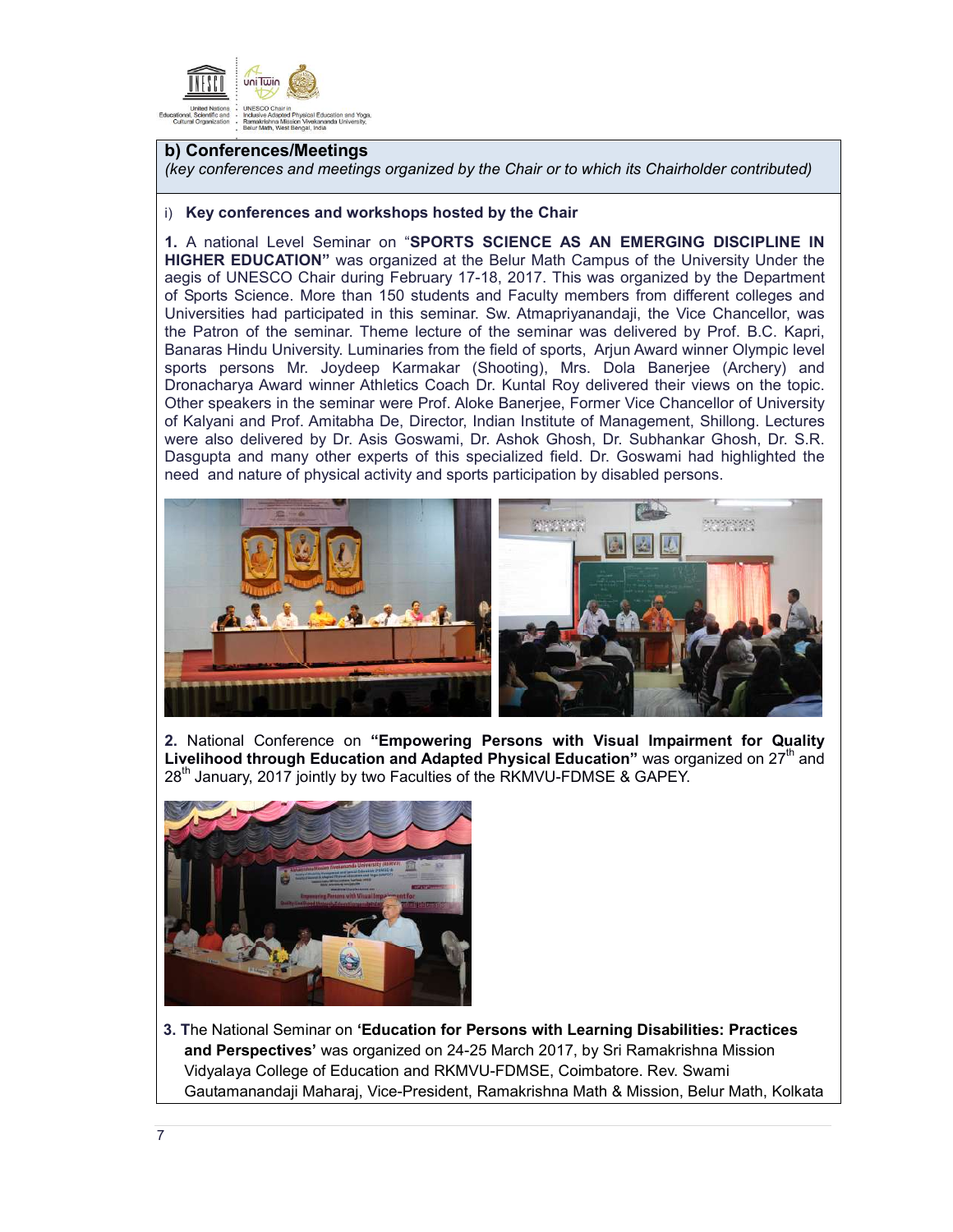

launched the E-Journal "Journal of Disability Management and Special Education (JODYS)". Swami Hararupananda, SRKV-CBE oriented about the key features of "JODYS".



# **ii) Other conferences/organizational activities undertaken by the Chairholder**

### 1. **Coimbatore District Athletic, Boccee, Badminton Skill test and competition:**

Special Olympics Bharath, Tamil Nadu, Coimbatore District Athletic, Boccee, Badminton Skill test and competition was organized on 15.07.2016 at our Grounds. Around 140 students from 7 Schools participated in the programme.



2. **Tamilnadu Paraplegic Cricket Tournament:**

Tamilnadu Paraplegic Cricket Tournament was organized on 23rd & 24th July 2016. Around 7 Districts participated in the sitting Cricket and 2 states participated in the standing cricket.

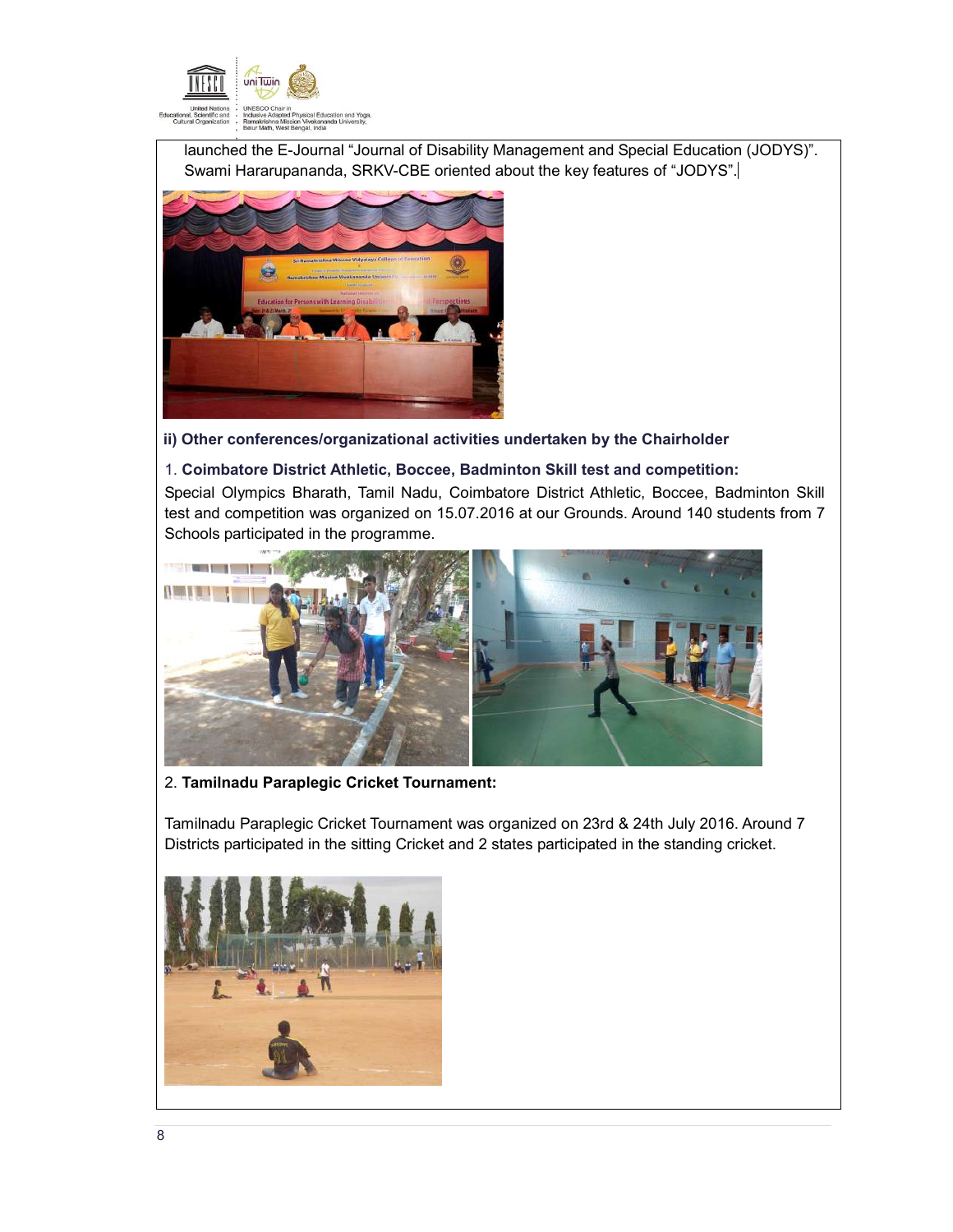

# 3. **Differently abled district level team competitions and athletic meet:**

Ramakrishna Mission Vivekananda University (RKMVU) and Sports Development Authority of Tamil Nadu (SDAT), Coimbatore District, jointly organized the 'Differently Abled District Level Team Competitions and Athletic Meet' on 26.10.2016. This meet was conducted in an open category at the Vivekananda University Playground. A total of 205 athletes, including male and female participated. Of these, there were 124 athletes with intellectual disabilities, 59 athletes with hearing impairment, 17 athletes with visual impairment, and 6 athletes with orthopaedic impairment.



### 4. **Leadership training camp:**

68 students from BPEd I and BSc II year attended Leadership Training camp at Sri Avinashilingam Krishi Vigyan Kendra Vivekanandapuram, Karamadai, Coimbatore from 22.09.2016 to 28.09.2016.

# 5. **State Level Yoga and Kalari Competition:**

GAPEY organized the 4th State Level Yoga Competition and 2nd State Level Kalari Competition on 03.02.2017 at Venkatakrishna Indoor Stadium. A total number of 736 students from 35 schools participated in the competition in which 568 took part in yoga and 168 in Kalari competition. 94 special children also participated in yoga competition.

# 6. **State Level Inter BSC Physical Education Football Tournament:**

Our Faculty organized State Level Inter BSc Physical Education Football tournament on 19th & 20th December 2016.

# 7.**UNIFIED PLAY DAY – 2017**

Unified Play Day was celebrated on 21.02.2017.

Unified Play Day began with the march past of the participating children. The following Physical Activities were demonstrated by the intellectually challenged children partnered with the normal children.

1. Free Hand Exercises, 2. Yoga, 3. Social Group Behaviour, 4. Kolam, 5. Handkerchief Exercises, 6. Hoops, 7. Flag Drills

Dr. M. Krishnamoorthy, Chief, Hematology and Oncology, New York, Dr. Lalitha Krishnamoorthy, Retired Clinical Specialist, New York, Sri J.K.M. Jayaprakash, Joint Managing Trustee, Annai J.K.K. Sampoorani Ammal Charitable Trust, Komarapalayam and Mrs. C. Renuga, CEO, KTM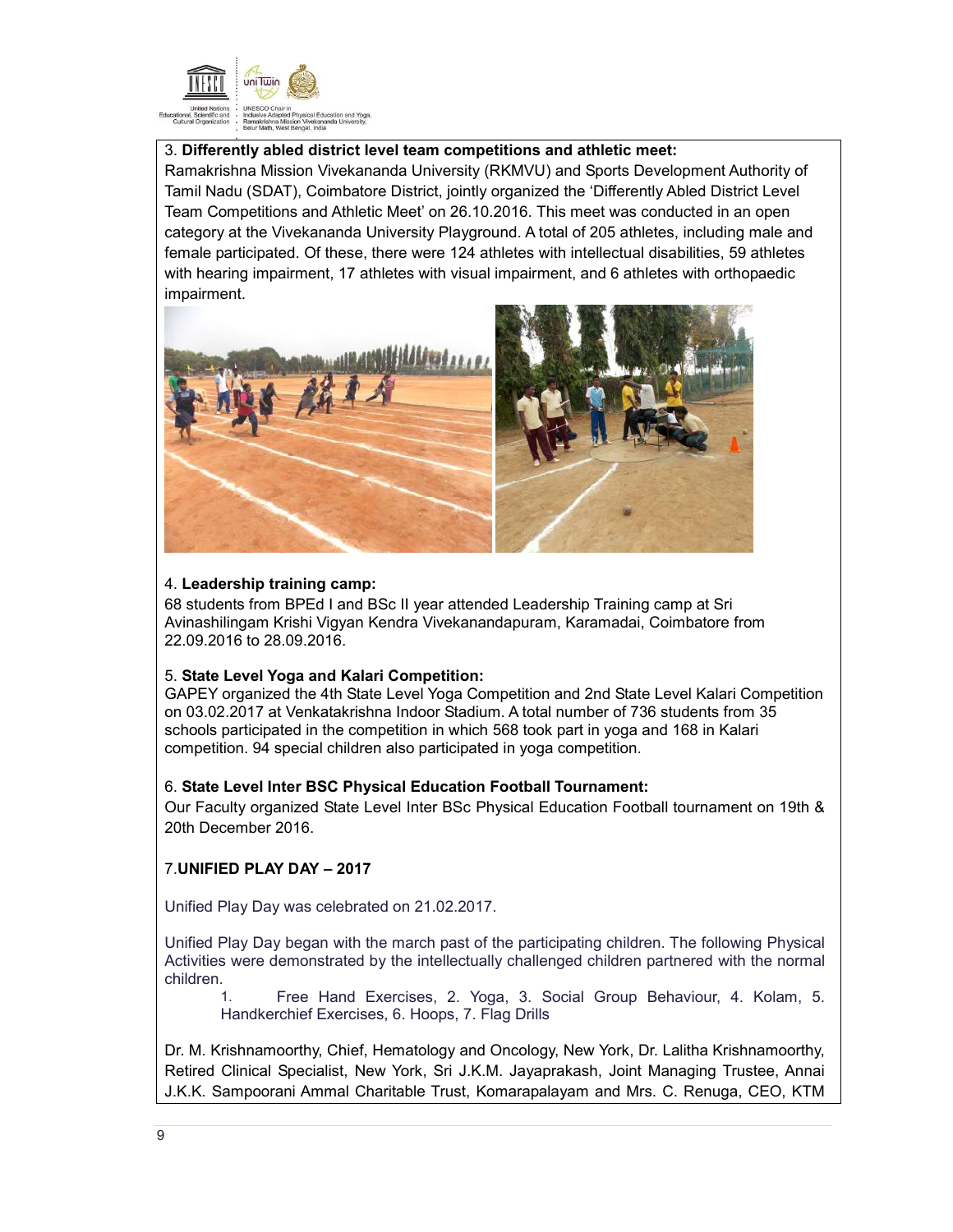

Jewelry Ltd. Coimbatore were the guests of honour and inaugurated Psychotherapy, Physiotherapy, Other Therapy and Play therapy stalls. Swami Abhiramananda Maharaj presided over the function.



# 8. **Extension Services**

As many as 1,451 persons were benefited by the services of physiotherapy, speech therapy, play therapy, orthotic and prosthetic, low vision, remedial teaching and counseling. Braille unit supplied 1044 volumes of Braille Books to 76 organizations, catering to the needs of more than 2500 children with Visual Impairment from various parts of Tamil Nadu.

#### 9. **Yoga Fest 2017 at Main Campus at Belur Math**

A Mass Awareness Programme on Yoga for Holistic Health and Wellbeing was organized on 17, 18, 19 March 2017 by the University with financial assistance from Central Council for Research in Yoga & Naturopathy (CCRYN), Ministry of AYUSH, Govt. of India. The programme included Seminar, workshop by various NGOs and Yoga institutes, yoga demonstration, quiz on Yoga, popularization of yoga culture by different organizations from their stalls and Yoga therapy. More than 1000 persons participated everyday in this programme. The programme also included demonstration of Indian martial arts 'Kaalari Payattu".

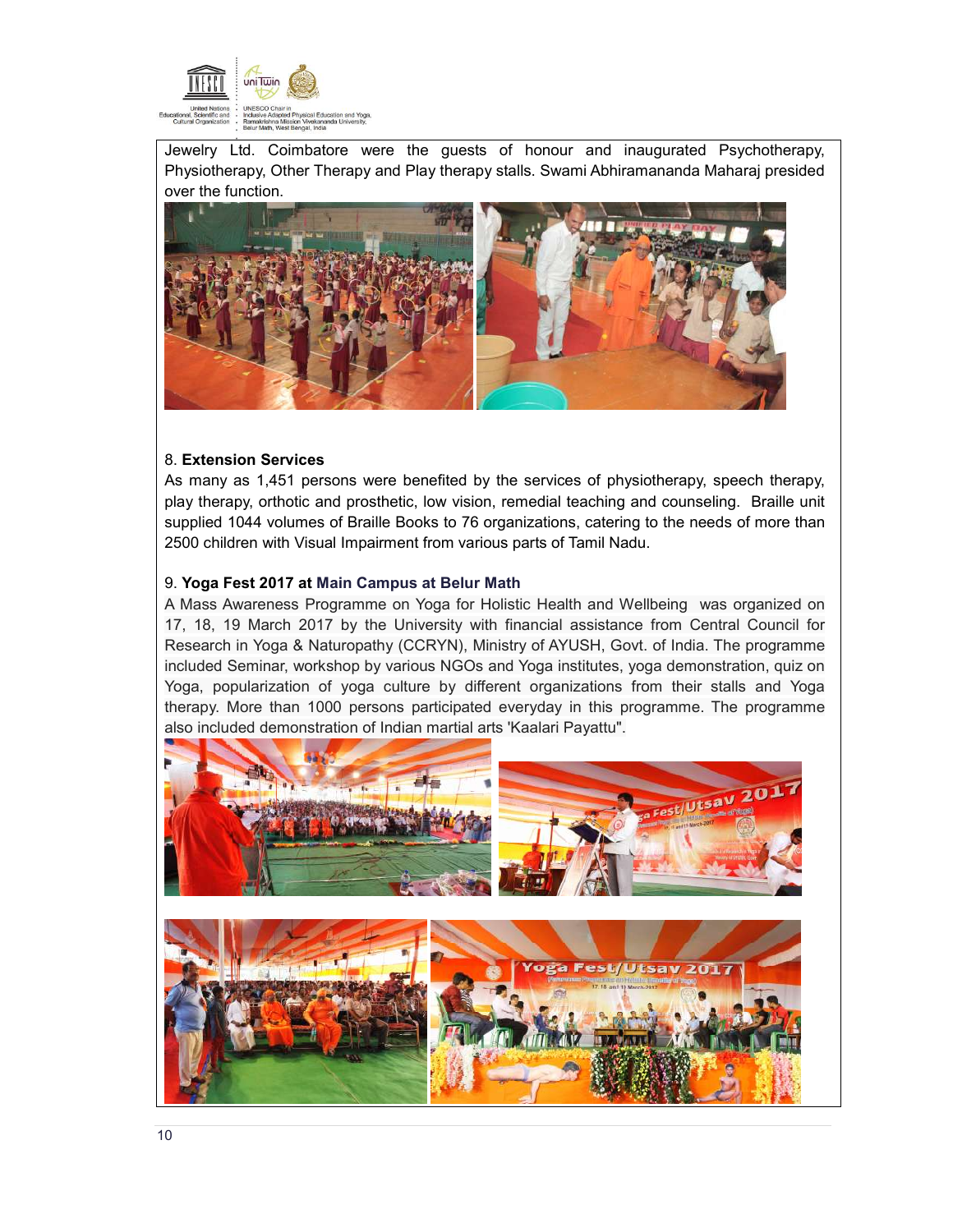



### **iii) A selection of conference presentations by the Chairholder and other colleagues**

# **Main Campus at Belur Math**

Triloki Prasad, Subhankar Ghosh and **Asis Goswami** (2016) Variation in walking pattern in volunteers with open eye and closed eye condition. Presented by Triloki Prasad in Golden Jubilee National Seminar on Psycho-Social Perspectives of Physical Education held at Mugberia Gangadhar Mahavidyalaya, Bhupatinagar, Purba Medinipur, West Bengal, India.

### **Coimbatore campus**

| S.No                                      | <b>Title</b>                                                                                                           | <b>Journal</b>                                                                                                                                                                       |  |  |  |  |
|-------------------------------------------|------------------------------------------------------------------------------------------------------------------------|--------------------------------------------------------------------------------------------------------------------------------------------------------------------------------------|--|--|--|--|
|                                           | Dr. R. Giridharan, Assistant Professor                                                                                 |                                                                                                                                                                                      |  |  |  |  |
| 1                                         | Effect of adapted physical activity on<br>physical fitness variables among<br>individual with autism spectrum disorder | Proceedings of National seminar on<br>Road map to 2020 Olympics, ISBN 81-<br>9235734-89788192357348; 2016, p.<br>219-222                                                             |  |  |  |  |
|                                           | Dr. Dibakar Debnath, Assistant Professor                                                                               |                                                                                                                                                                                      |  |  |  |  |
| 1                                         | Yoga therapy for back pain                                                                                             | Proceedings of National seminar on<br>Road map to 2020 Olympics, ISBN 81-<br>9235734-89788192357348; 2016,<br>p. 219-222                                                             |  |  |  |  |
| 2                                         | Inclusion in physical education for<br>students with visual impairment                                                 | Presented paper in National<br><b>Conference on Empowering Persons</b><br>with Visual Impairment for quality<br>livelihood through education and<br>adapted physical education, 2016 |  |  |  |  |
| Sri. P. Senthilkumar, Assistant Professor |                                                                                                                        |                                                                                                                                                                                      |  |  |  |  |
| 1                                         | Effect of kalari payattu training on<br>physical fitness variables among inter<br>collegiate cricket players           | Proceedings of National seminar on<br>road map to 2020 Olympics, ISBN 81-<br>9235734-89788192357348; 2016, p.<br>219-222                                                             |  |  |  |  |
| 2                                         | Adapted cricket game modules for visual<br>impaired                                                                    | Presented paper in national conference<br>on Empowering persons with visual<br>impairment for quality livelihood through<br>education and adapted physical<br>education, 2016.       |  |  |  |  |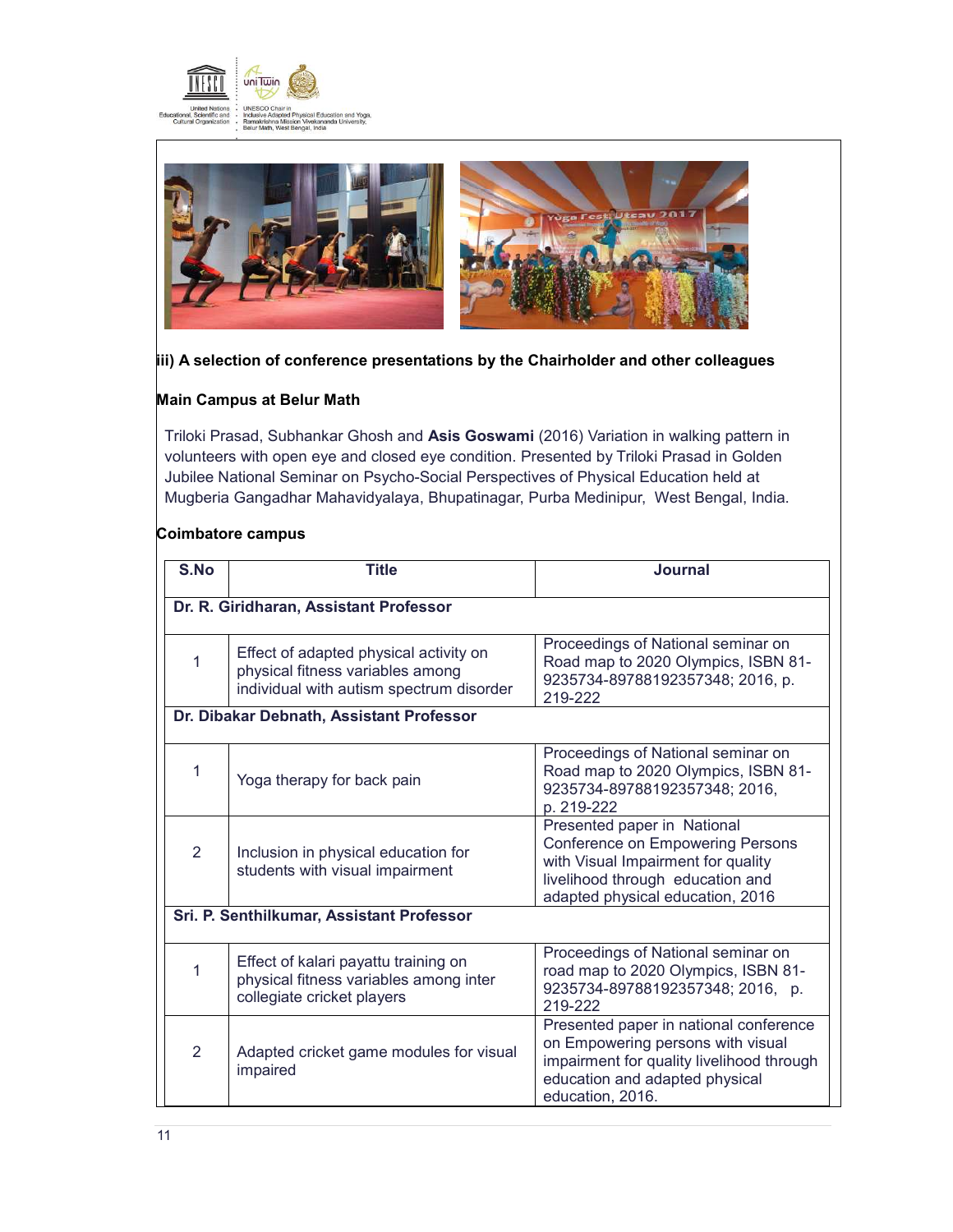

| Sri. D. Yuvaraj, Assistant Professor                                                                                            |                                                                                                                                                                                |  |  |
|---------------------------------------------------------------------------------------------------------------------------------|--------------------------------------------------------------------------------------------------------------------------------------------------------------------------------|--|--|
| Inclusion in physical education for<br>students with visual impairment                                                          | Presented paper in national conference<br>on Empowering persons with visual<br>impairment for quality livelihood through<br>education and adapted physical<br>education, 2016. |  |  |
| Effect of specific football drills on selected<br>skill performance and coordinative ability<br>variables on football beginners | Proceedings of National seminar on<br>road map to 2020 Olympics, ISBN 81-<br>9235734-89788192357348; 2016, p.<br>219-222                                                       |  |  |

# **c) Interuniversity Exchanges/Partnerships**

*(principal exchanges/partnerships between the Chair and other institutions including UNESCO Chairs/UNITWIN Networks)*

1. Dr. Goswami has participated in the National Mission on Education through Information and Communication Technology (MNE ICT) project "e-PG Pathshala" to develop e-content in the field of "Physical Education, Sports and Health Education". A video recording studio was established at Main campus of the university Belur Math. Thirty five modules of content were developed for Post-Graduate level of Physical Education. These contents are already uploaded in INFLIBNET website.

2**.** Dr. Goswami has participated as an External Expert for Development of the Draft State Sports Policy of the Government of Meghalaya prepared by Indian Institute of Management, Shillong, Meghalaya. Dr. Goswami has attended several meetings in different places of the country along with the team of IIM. The draft Policy has been submitted to the Government of Mrghalaya.

| d) Publications/Multimedia Materials<br>(major publications and teaching/learning materials) |                                     |        |            |                       |  |  |
|----------------------------------------------------------------------------------------------|-------------------------------------|--------|------------|-----------------------|--|--|
| Please tick relevant fields of<br>output and indicate volume of                              | <b>Books</b>                        | [tick] | V          | [no.]<br>$\mathbf{c}$ |  |  |
| output:                                                                                      | <b>Books (edited)</b>               |        |            |                       |  |  |
|                                                                                              | Books (chapters)                    |        |            |                       |  |  |
|                                                                                              | <b>Monographs</b>                   |        |            |                       |  |  |
|                                                                                              | <b>Research Reports</b>             |        |            | 28                    |  |  |
|                                                                                              | Journal Articles (refereed)         |        |            |                       |  |  |
|                                                                                              | <b>Conference Proceedings</b>       |        |            |                       |  |  |
|                                                                                              | <b>Occasional Papers</b>            |        |            |                       |  |  |
|                                                                                              | <b>Teaching/Learning Materials</b>  |        |            | 35                    |  |  |
|                                                                                              | Multimedia Materials (CD-Rom)       |        |            |                       |  |  |
|                                                                                              | <b>Multimedia Materials (Video)</b> |        | $\sqrt{ }$ | 35                    |  |  |
|                                                                                              | <b>Multimedia Materials (Other)</b> |        |            |                       |  |  |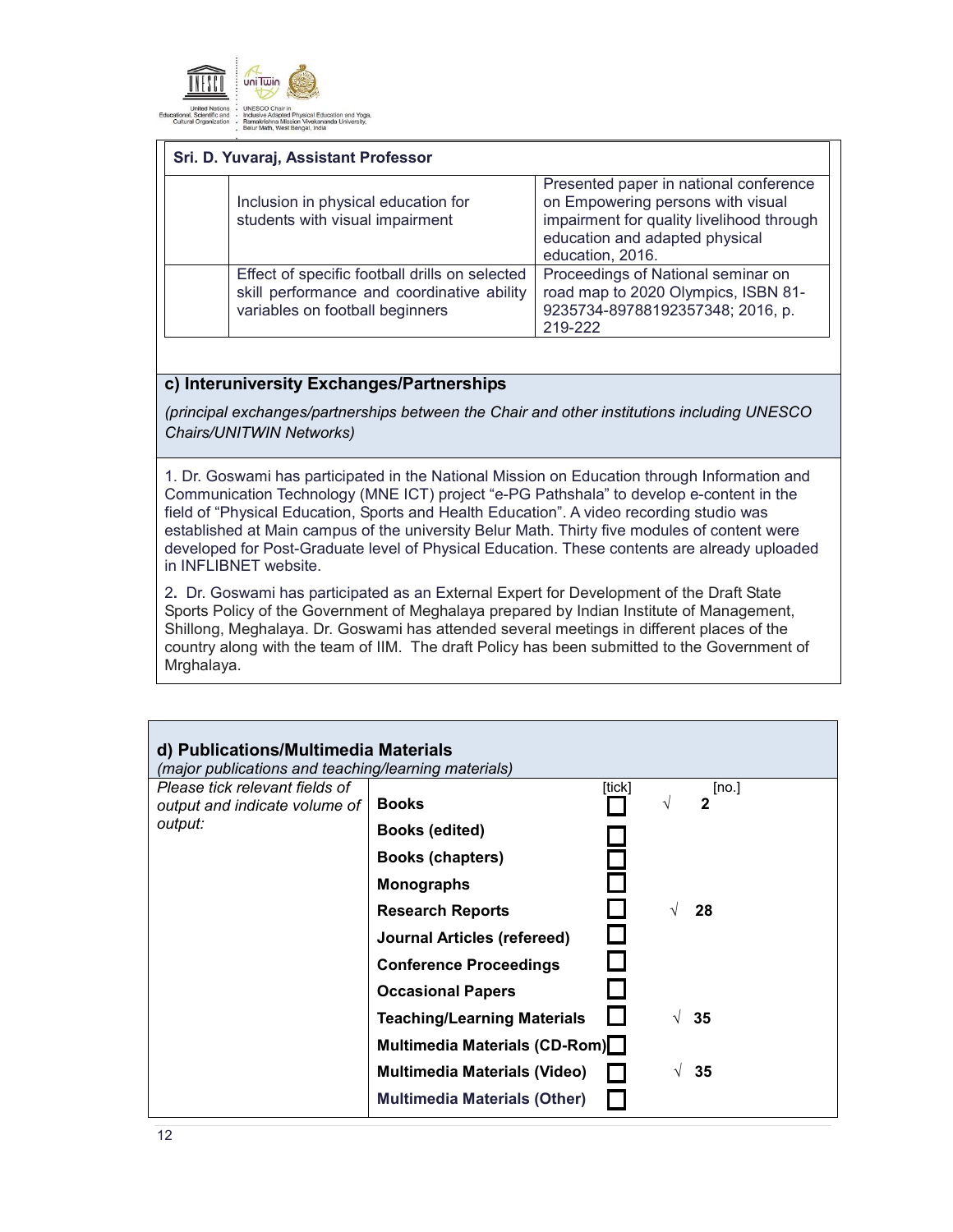

*Give details of major publications and materials including full citations.* 

### **i) Theses**

M.Phil. Dissertation

| <b>Student</b>    | Guide               | <b>Topic</b>                                                                                                                                                              |
|-------------------|---------------------|---------------------------------------------------------------------------------------------------------------------------------------------------------------------------|
| Arunpandian.S     | Sri M. Ravi         | Effect of asanas and pranayama practices on<br>selected physical and physiological variables<br>among inter collegiate level handball players.                            |
| Boopathy.P        | Dr. R. Giridharan   | Effect of specific training on selected physical<br>fitness physiological and skill variables of high<br>school female kho-kho players.                                   |
| John Antony.J     | Dr. M. Srinivasan   | Effect of core strength training and aerobic dance<br>on selected anthropometric variables among<br>working men.                                                          |
| Mahesh Babu, P    | Dr. R. Giridharan   | Effect of adapted yogic practices on selected<br>physical and physiological variables among<br>individuals with cerebral palsy                                            |
| Manoprabakaran. K | Dr. Dibakar Debnath | Effect of circuit training on selected physical<br>fitness components and skill performance<br>variables of medium pace bowlers in cricket                                |
| Vignesh. S        | Dr. M. Srinivasan   | Analysis of physical education curriculum on<br>selected physical fitness, psychological and<br>anthropometric parameters among state<br>board, CBSE and ICSE school boys |

# **ii) Publications Research papers**

| Title                                                                                                                                                                                           | Journal                                                                                                              |  |  |  |  |
|-------------------------------------------------------------------------------------------------------------------------------------------------------------------------------------------------|----------------------------------------------------------------------------------------------------------------------|--|--|--|--|
| Dr. S. Alagesan, Professor & Head                                                                                                                                                               |                                                                                                                      |  |  |  |  |
| Effect of aerobic dance aquarobics and<br>combined training on selected biochemical<br>variables of engineering college students                                                                | International Journal of Adapted<br>Physical Education & Yoga, Vol.<br>1, issue.8. October, 2016, ISSN:<br>2455-8958 |  |  |  |  |
| Design and development of recreative adapted<br>gadgets and physical activities and their effects<br>on functional abilities and psychomotor abilities<br>of intellectually challenged children | International Journal of Adapted<br>Physical Education & Yoga, Vol.<br>1, issue. 2, April 2016, ISSN:<br>2455-8958   |  |  |  |  |
| Dr. P.J. Sebastian, Professor                                                                                                                                                                   |                                                                                                                      |  |  |  |  |
| Analysis of coordinative abilities of Selected<br>Games                                                                                                                                         | International Journal of Adapted<br>Physical Education & Yoga, Vol.<br>1, issue. 4, june 2016, ISSN :<br>2455-8958   |  |  |  |  |
| Effect of Kalaripayattu exercises on selected<br>motor components and coordinative abilities of<br>national level football players.                                                             | International Journal of Adapted<br>Physical Education & Yoga, Vol.<br>1, issue 2, April 2016, ISSN :<br>2455-8958   |  |  |  |  |
|                                                                                                                                                                                                 |                                                                                                                      |  |  |  |  |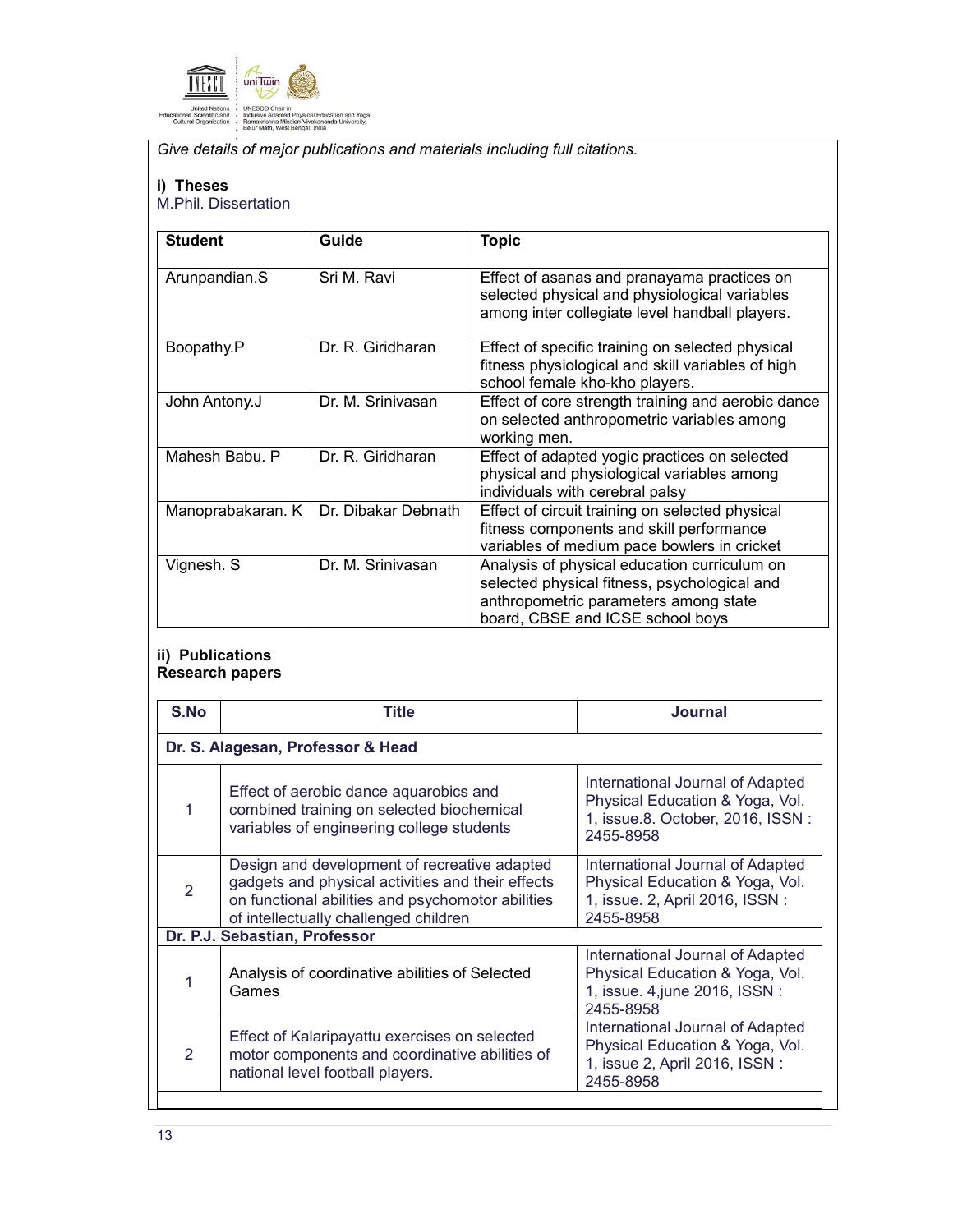

|     | Dr. M. Srinivasan, Assistant Professor,                                                                                                                                    |                                                                                                                                                       |
|-----|----------------------------------------------------------------------------------------------------------------------------------------------------------------------------|-------------------------------------------------------------------------------------------------------------------------------------------------------|
| 1.  | Effect of Yogic Practice and SAQ Training on<br>Selected Coordinative Abilities of Students with<br><b>Hearing Impairment</b>                                              | American Journal of Arts and<br>Design 2016; 1(1): 15-20                                                                                              |
| 2.  | Effect of Yogic Practice and SAQ training on<br>Selected Physical Fitness Variables of Students<br>with Hearing Impairment                                                 | International Journal of Recent<br>Research and Applied Studies,<br>Volume 3, Issue 12 (18), pp. 78-<br>83, December 2016                             |
| 3.  | Impact of adapted with unified exercise<br>programme on selected fundamental motor skills<br>of children with intellectual disability                                      | International Journal of Recent<br>Research and Applied Studies,<br>Volume 3, Issue 11, pp. 64-67,<br>ISSN 2349-4891, November<br>2016                |
| 4.  | Impact of Adapted Physical Activities on Selected<br>Motor Fitness Variables of Girls with Intellectual<br>Disability,                                                     | International Journal of Recent<br>Research and Applied Studies,<br>Volume 3, Issue 7 (8), pp. 44-49,<br>ISSN 2349-4891, July 2016,                   |
| 5.  | Effect of adapted physical activities on selected<br>biomotor variables of boys with intellectual<br>disability                                                            | Indian Streams Research<br>Journal, Vol. 6, No. 5, pp. 49-55,<br>ISSN: 2230 - 7850, Impact<br>factor $-4.1625$ , June                                 |
| 6.  | Impact of adapted yoga with recreational games<br>practice on selected biomotor variables of<br>intellectually challenged children                                         | International Journal of Adapted<br>Physical Education & Yoga,<br>2016, Vol. 1, No. 2, pp.8-16.<br>ISSN: 2455 - 8958                                  |
| 7.  | Effect of e-content assistive with traditional<br>training on selected biomotor abilities of<br>intercollegiate cricket pace bowlers                                       | International Journal of Adapted<br>Physical Education & Yoga,<br>2016, Vol. 1, No. 2, pp. 28-34.<br>ISSN: 2455 - 8958                                |
| 8.  | Effect of e-content assistive withtraditional<br>training on selected skillperformance variables<br>ofintercollegiate cricket pace bowlers                                 | International Journal of Current<br><b>Research and Modern Education</b><br>(IJCRME)<br>ISSN: 2455 - 5428Volume I,<br>Issue I, 2016, pp. 334-339.     |
| 9.  | Effect of traditional training on selected skill<br>performance variables of inter-collegiate cricket<br>pace bowlers                                                      | International journal of recent<br>research and applied studies<br>ISSN 2349-4891<br>March 2016, Vol. 3, Issue 3,<br>3(9), pp.35-38.                  |
| 10. | Effect of e-content assistive and imagery specific<br>training with traditional training on selected bio-<br>motor abilities of intercollegiate cricket pace<br>bowlers    | International Journal of Recent<br>Scientific Research, ISSN: 0976-<br>3031, 2016, Vol. 7, Issue, 4, pp.<br>10561-10564, April.                       |
| 11. | Effect of e-content assistive and imageryspecific<br>training with traditionaltraining on selected skill<br>performancevariables of intercollegiate<br>cricketpace bowlers | International Journal of<br>Multidisciplinary Research and<br>Modern Education (IJMRME)<br>ISSN 2454 - 6119, Volume II,<br>Issue I, 2016, pp.519-525. |
| 12. | Effect of ladder training on selected physical<br>fitness variables on school volleyball players                                                                           | International Journal of<br>Advanced Science and<br>Research, ISSN 2455-4227<br>January 2016, Vol. 1, Issue 1,<br>pp.39-40.                           |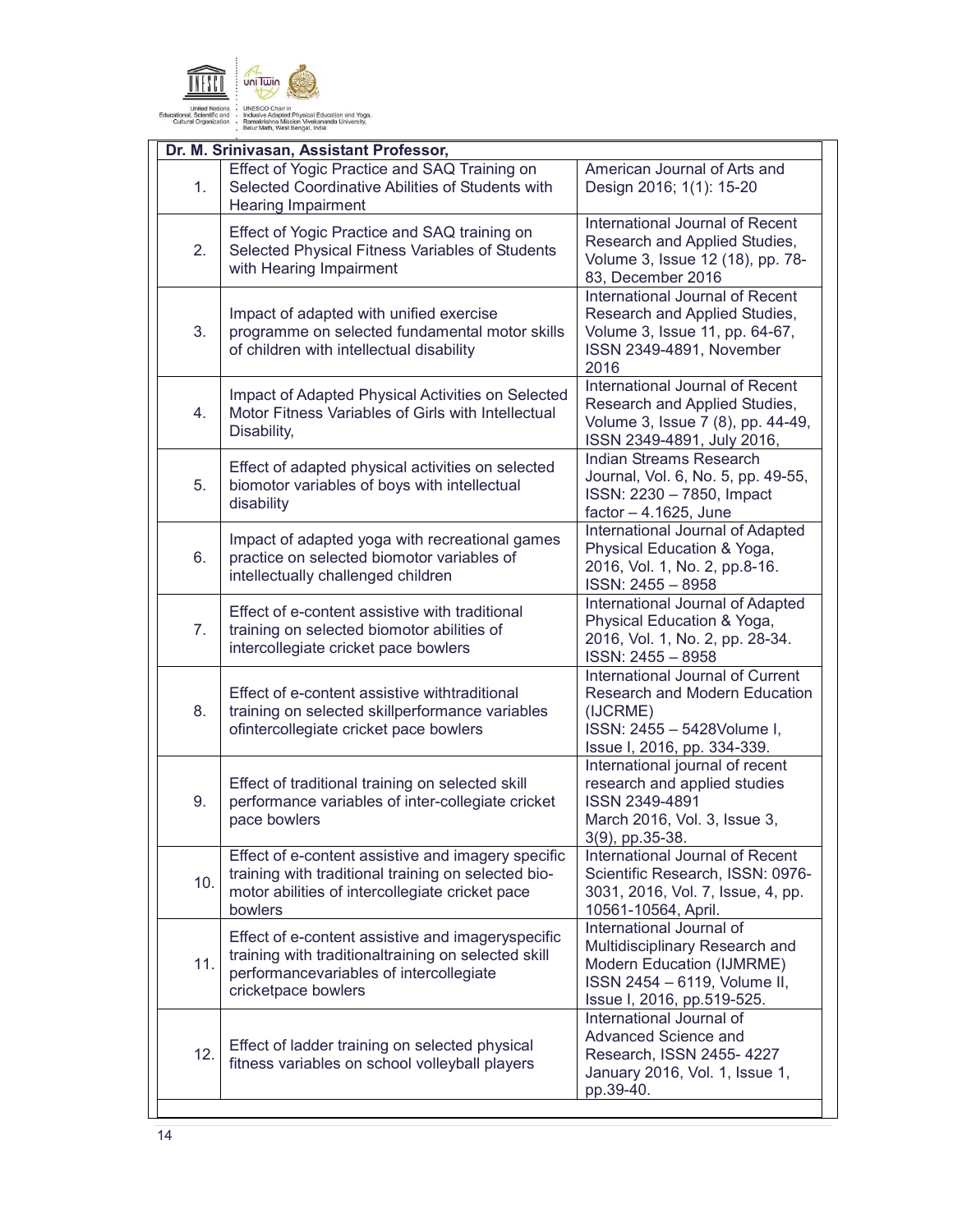

|                                      | Dr. R. Giridharan, Assistant Professor                                                                                                                                                                                                   |                                                                                                                                                                   |  |  |
|--------------------------------------|------------------------------------------------------------------------------------------------------------------------------------------------------------------------------------------------------------------------------------------|-------------------------------------------------------------------------------------------------------------------------------------------------------------------|--|--|
| 1.                                   | Adapted physical activities on cognitive abilities<br>of processing speed among adolescents with<br>intellectually disability                                                                                                            | Journal of Physical Education<br>and Sports Sciences; Volume -4<br>; Issue- 1: June 2016, ISSN:<br>0976-6618; pp 42-50                                            |  |  |
| 2.                                   | Effects of varied forms of weight training on<br>selected anthropometric variables of college<br>students.                                                                                                                               | International Journal of Adapted<br>Physical Education & Yoga, Vol.<br>1, No. 1. March, 2016, ISSN:<br>2455-8958                                                  |  |  |
| 3.                                   | Impact of adapted with unified exercise<br>programme on selected fundamental motor skills<br>of children with intellectual disability                                                                                                    | International Journal of Recent<br>Research and Applied Studies,<br>Volume 3, Issue 11, pp. 64-67,<br>ISSN 2349-4891, November<br>2016                            |  |  |
|                                      | Dr. A. Sathiya MoorthyAssistant Professor                                                                                                                                                                                                |                                                                                                                                                                   |  |  |
| 1                                    | Comparative effective of mcconnell taping<br>kinesio tex tapping method with lower body<br>plyometric training on physical fitness variable<br>and pain among university level volleyball<br>players with petello - formal pain syndrome | International Journal of Adapted<br>Physical Education & Yoga, Vol.<br>1, No. 1. March, 2016, ISSN:<br>2455-8958                                                  |  |  |
|                                      | Dr. Dibakar Debnath, Assistant Professor7                                                                                                                                                                                                |                                                                                                                                                                   |  |  |
| 1                                    | Effect of plyometric training on selected motor<br>fitness variables on among college handball<br>players                                                                                                                                | International journal of law,<br>education, social and sports<br>studied, Volume.1.s.1.2016;<br>ISSN-: 2455-8958. P 47-49                                         |  |  |
|                                      | Sri. M. Ravi, Assistant Professor                                                                                                                                                                                                        |                                                                                                                                                                   |  |  |
| 1                                    | Effect of Yogic Practice and SAQ training on<br>Selected Physical Fitness Variables of Students<br>with Hearing Impairment                                                                                                               | International Journal of Recent<br>Research and Applied Studies,<br>Volume 3, Issue 12 (18), pp. 78-<br>83, December 2016                                         |  |  |
| 2                                    | Effect of Yogic Practice and SAQ Training on<br>Selected Coordinative Abilities of Students with<br><b>Hearing Impairment</b>                                                                                                            | American Journal of Arts and<br>Design 2016; 1(1): 15-20                                                                                                          |  |  |
| 3                                    | Effects of varied forms of weight training on<br>selected anthropometric variables of college<br>students.                                                                                                                               | International Journal of Adapted<br>Physical Education & Yoga, Vol.<br>1, No. 1. March, 2016, ISSN:<br>2455-8958                                                  |  |  |
|                                      | Sri. P. Senthilkumar, Assistant Professor                                                                                                                                                                                                |                                                                                                                                                                   |  |  |
| 1                                    | Effect of specific batting skill training on selected<br>psychomotor variables on college level cricket<br>players                                                                                                                       | International Journal of Adapted<br>Physical Education & Yoga, Vol.<br>1, No. 1. March, 2016, ISSN:<br>2455-8958                                                  |  |  |
| Sri. D. Yuvaraj, Assistant Professor |                                                                                                                                                                                                                                          |                                                                                                                                                                   |  |  |
| 1.                                   | Position -wise analysis of coordinative ability<br>and anthropometric variables among college<br>level football players                                                                                                                  | International Journal of Adapted<br>Physical Education & Yoga, Vol.<br>1, No. 1. March, 2016, ISSN:<br>2455-8958                                                  |  |  |
| 2.                                   | Effect of asana and pranayama practices on<br>selected physical and physiological variables of<br>college men                                                                                                                            | International journal of physical<br>education, sports and health, P-<br>ISSN: 2394-1685, E-ISSN:2394-<br>1693 Impact Factor (ISRA): 5.38,<br>2016; 3(5): 204-205 |  |  |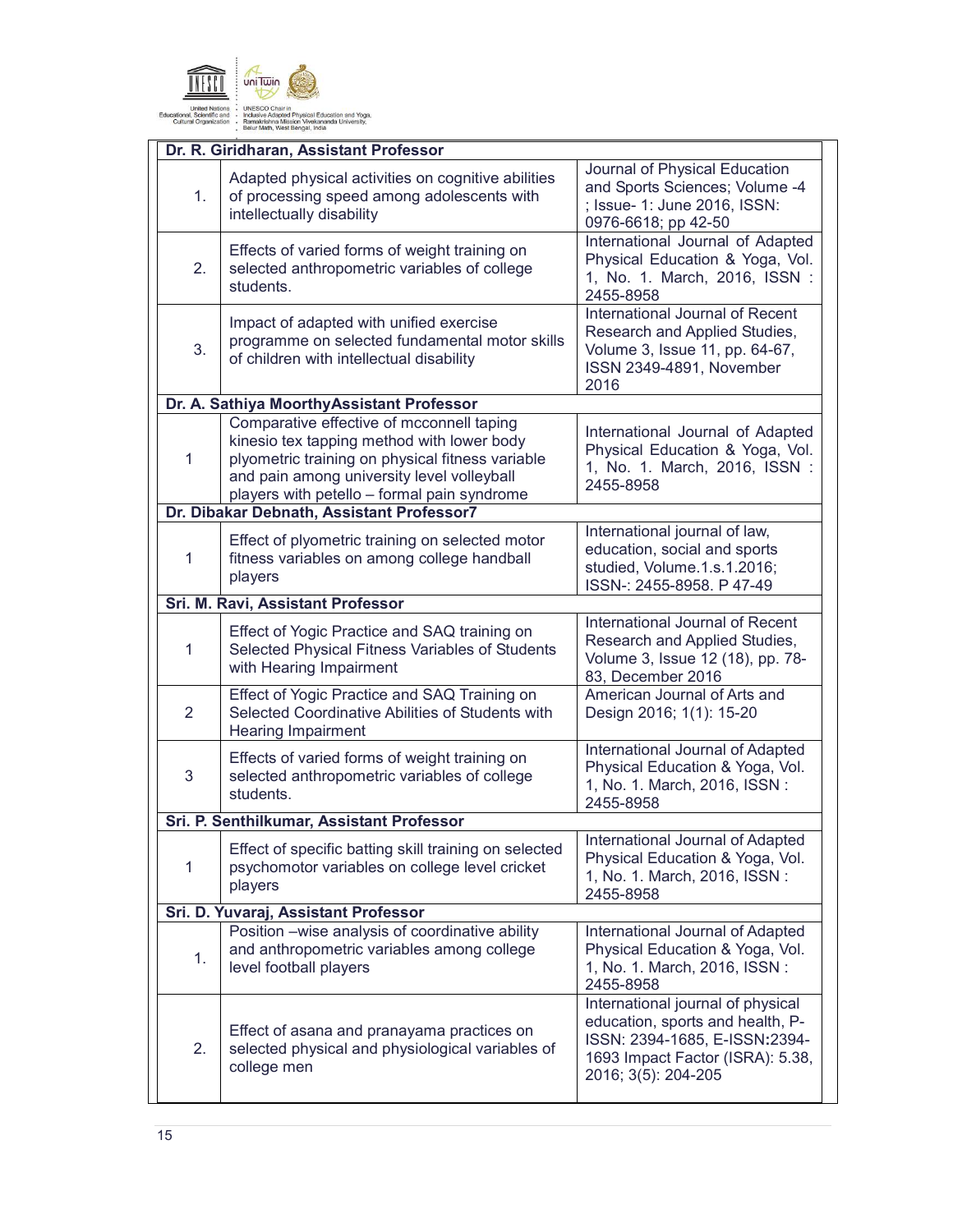

| Effect of aerobic training on selected bio-<br>chemical and anthropometrical variables of<br>college men | International journal of physical<br>education, sports and health, P-<br>ISSN: 2394-1685, E-ISSN:2394-<br>1693 Impact Factor (ISRA): 5.38<br>2016; 3(5): 206-207 |
|----------------------------------------------------------------------------------------------------------|------------------------------------------------------------------------------------------------------------------------------------------------------------------|
|----------------------------------------------------------------------------------------------------------|------------------------------------------------------------------------------------------------------------------------------------------------------------------|

# **Details of major publications and materials.**

#### **Journal of Adapted Physical Education and Yoga:**

The biannual Journal of Adapted Physical Education and Yoga (JOAPEY) published by GAPEY was converted to monthly online journal named International Journal of Adapted Physical Education and Yoga (IJAPEY). The online journal IJAPEY was launched on 06.03.2016 by Revered Swami Gautamananda Maharaj, President, Ramakrishna Math, Chennai.

#### **Book Publication:**

11th Convocation of Ramakrishna Mission Vivekananda University was held on 20.08.2016. On this occasion Swami Atmapriyananda Maharaj released 'Report of the activities of UNESCO Chair 2015-16' and a Quarterly Magazine in Braille and Large print **"Wonders of Touch"** was released by Prof S. Parasuraman, Chief Guest of this occasion.

#### e) **Cooperation with UNESCO Headquarters, Field Offices**

NA

**f) Other**(any other activities to report)

Staff strength of the Department of Sports Science has been increased by appointing two more faculty members. They are:

1. Prof. A.K. Ghosh, former Associate Professor, Faculty of Medicine and Health Sciences. University Tunku Abdul Rahman, Bandar Sungai Long, Selangor, Malaysia.

2. Prof. Subhankar Ghosh, Department of Physics, St. Xavier's College, Kolkata, as Adjunct Faculty.

A number of the future plans that were mentioned in the last report, have been implemented already. They are:

#### **1. Establishment of Sports Science and Yoga research laboratory**

Construction of the building for Sports Science and Yoga is nearing completion. The instruments purchased last year are being used in various research projects.

#### **2. Starting of Sports Science and Yoga Course**

New courses in Yoga launched during the year are:

1. One year full time Post Graduate Diploma in Yoga

2. Certificate course in Yoga.

**3. Assistive Technology Cell:** The Assistive technology cell was planned in the last year has started functioning with a number of equipment and facilities.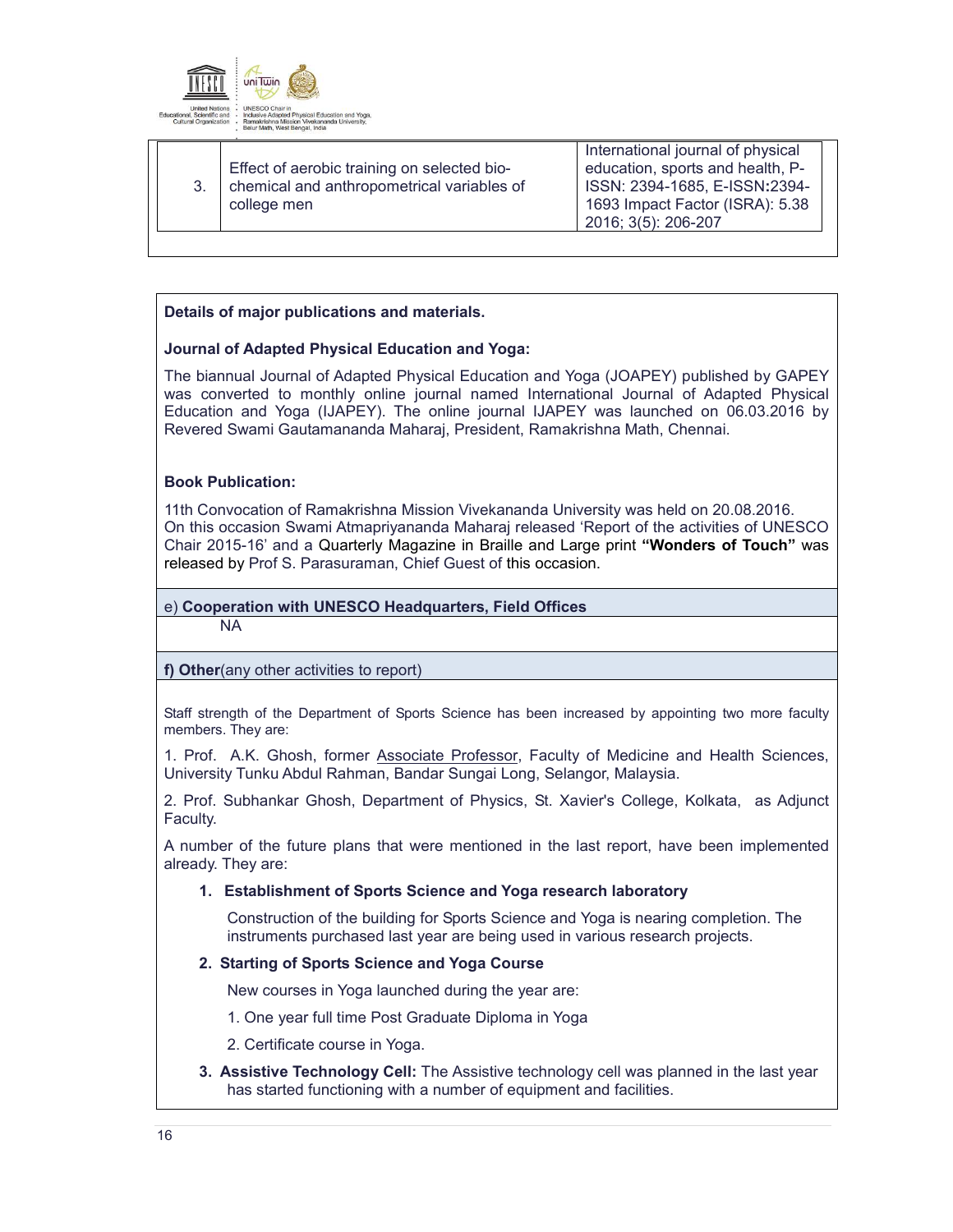

**4. Play Area for Disabled Children:** Playing facilities to promote physical, mental and social benefits. FDMSE has developed play grounds like Jumping pit, stair climbing exercise area, volleyball ground and a small multipurpose playfield, and Bocce ground. This facility is being used regularly to organize different disabled sports competitions.

### **3. Future Plans and Development Prospects:**

Outline of action plan for the next biennium and short/medium and long-term development prospects. Please do not hesitate to refer to difficulties that the Chair has experienced (Not exceeding 300 words)

In the coming four years the UNESCO Chair activities would be focused around the following directions:

- 1. Enlarging scope of research work through more research programmes. Emphasis would be placed on building collaboration with other organizations for research studies.
- 2. Starting more number of courses to develop trained manpower who will be able to promote inclusive environment and improve quality of life of the disabled population.
- 3. Broad base the service facility through collaborations.

Attempts would be made to achieve these goals through the following methods and means:

### **a. Academic courses to be conducted**

- i. Courses related to sports
	- a) Integrated M.Phil.-Ph.D. (programme in all related fields)
	- b) M.Sc. in Sports Science
	- c) Diploma in Sports Science
	- d) Diploma in sports training
	- e) Diploma in sports psychology
- ii. Courses related to disability
	- a) M. Sc. in Rehabilitation sciences
	- b) M. Sc. Adapted Physical Education
	- c) Diploma course in Orientation and mobility training for the blind persons
- iii. Special programmes related to the UNESCO Chair
	- a) Certificate programmes for awareness creation about 'Inclusive Adapted Physical Education' among School and college level physical education teachers.

# **b. Identified research project area(s)**

- I. **Clinical fields** (sports medicine / orthopaedics / psychiatry / and the like)
	- a) Mapping of risk factors in various sports and games
	- b) Proprioceptive neuromuscular facilitation (PNF) effectiveness in recovery from fatigue
	- c) Health risk assessment of elderly population in urban and rural sectors of West Bengal.
- II. **Exercise physiology and biochemistry** 
	- a) Heart rate variability in resting state in relation to age & gender focus for creating the standard.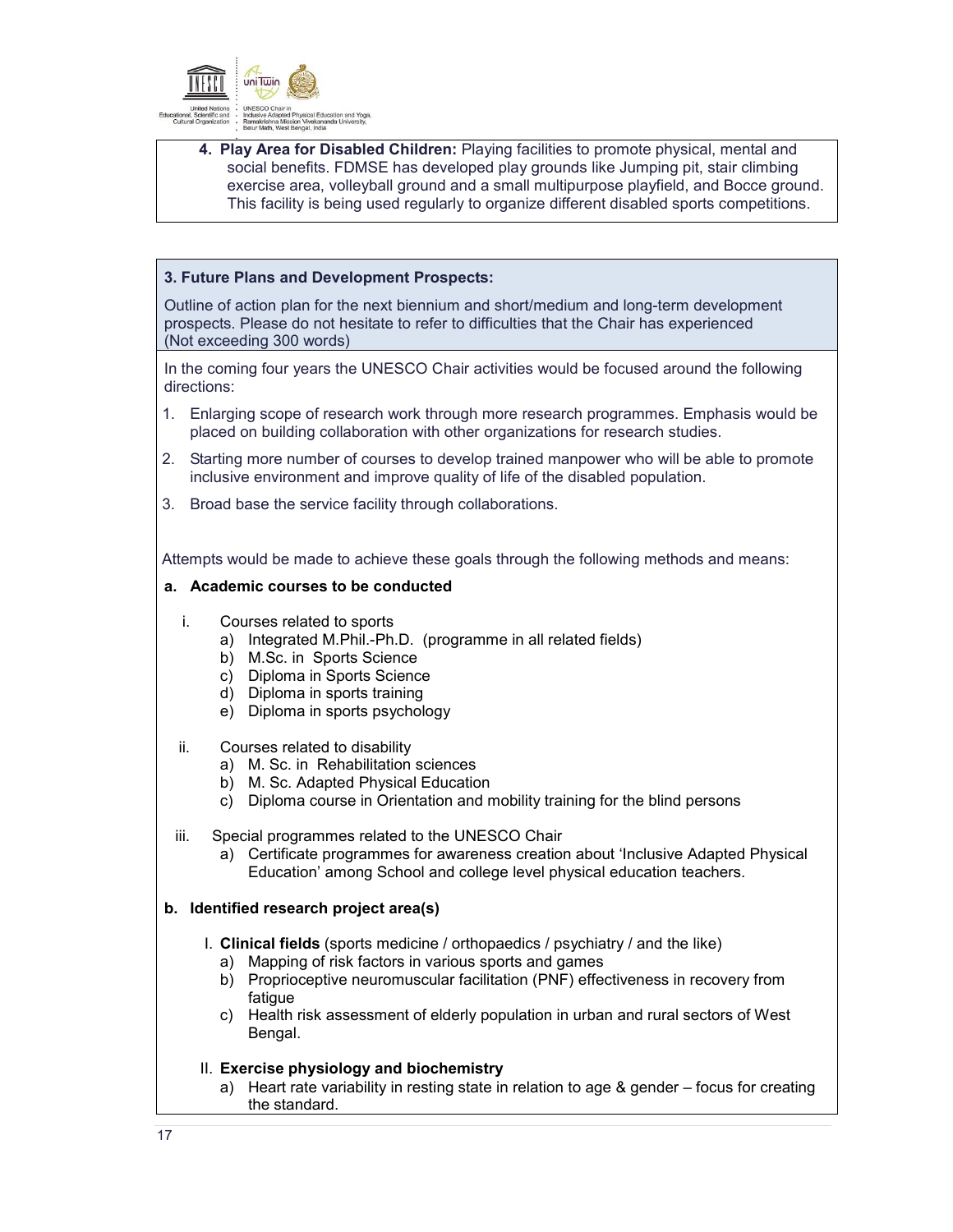

- b) Study of posture control in different age groups and in disability (interdisciplinary with Biomechanics)
- c) Muscle involvement mapping in shoulder and hip joint motions.
- d) Cardio-respiratory capacity in different category of disability.
- e) Effect of stress reduction methods on Lifestyle disorders

# III. **Psychology**

- a) Psycho-physiology of depression in aged.
- b) Psychological profile of persons with sensory deficit.
- c) Psycho-physiological effect of yoga and meditation.

# IV. **Biomechanics / human movement**

- a) Development of a tool for evaluation of Static and dynamic weight bearing patterns in elderly persons.
- b) Gait pattern in blind and deaf persons.
- c) Static posture control and skill in archery and shooting

# V. **Training methods / sports analysis / match analysis**

Orientation and Mobility ( $O$  & M) training in relation to motor learning – deficit and advantage.

Match analysis in Table Tennis, Badminton, Hockey and Soccer.

VI. **Innovation laboratory** (Workshop for rehabilitation engineering)

- a) Development of GPS activated walking stick (with Biomechanics & physiology)
- b) Development light weight orthotic devices

# **c. Projects with social relevance**

# **Sensory Park:**

A plan for the creation of a Sensory Park is ready for submission to different funding organizations. The space required for the project has been identified and allocated at Coimbatore Campus of the university with a possible name "Sri Sarada Devi Knowledge Park". The project has the following aims to achieve:

- 1. The Knowledge Park would provide an environment to stimulate the sensory organs and motivate children and parents to seek knowledge. It would also preserve & propagate the tradition, create awareness about nature & inculcate love for it and encourage wisdom seeking processes.
- 2. The knowledge park would also serve as real life laboratory to study the sensory systems of the disabled persons as well as normal human being. A number of structure have been planned to be included in the park as
	- Tactile Wall
	- Sensory Gardens
	- Bridge
	- Rocking Boat
	- Rock garden/Water falls
	- Artificial Forest
	- Sculptures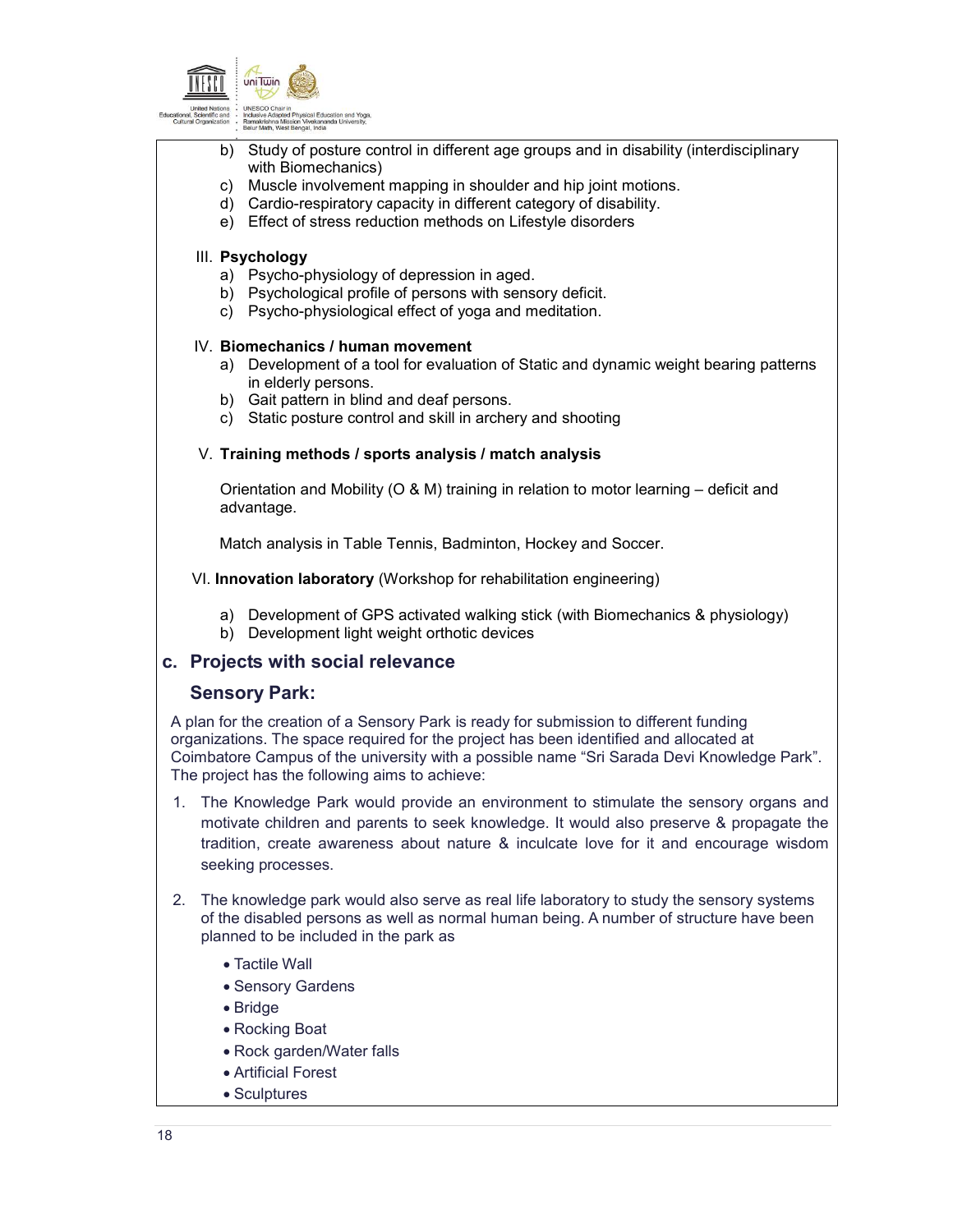

- Artificial Mountain
- Inclusive Play Equipment
- Sensory Pod
- Assistive Tech Cell

#### **Difficulties encountered:**

Limited financial support is a major deterrent in research programmes and other developmental activities. Specially grant for manpower like Research Fellow and Faculty members are hindrance for bigger activities.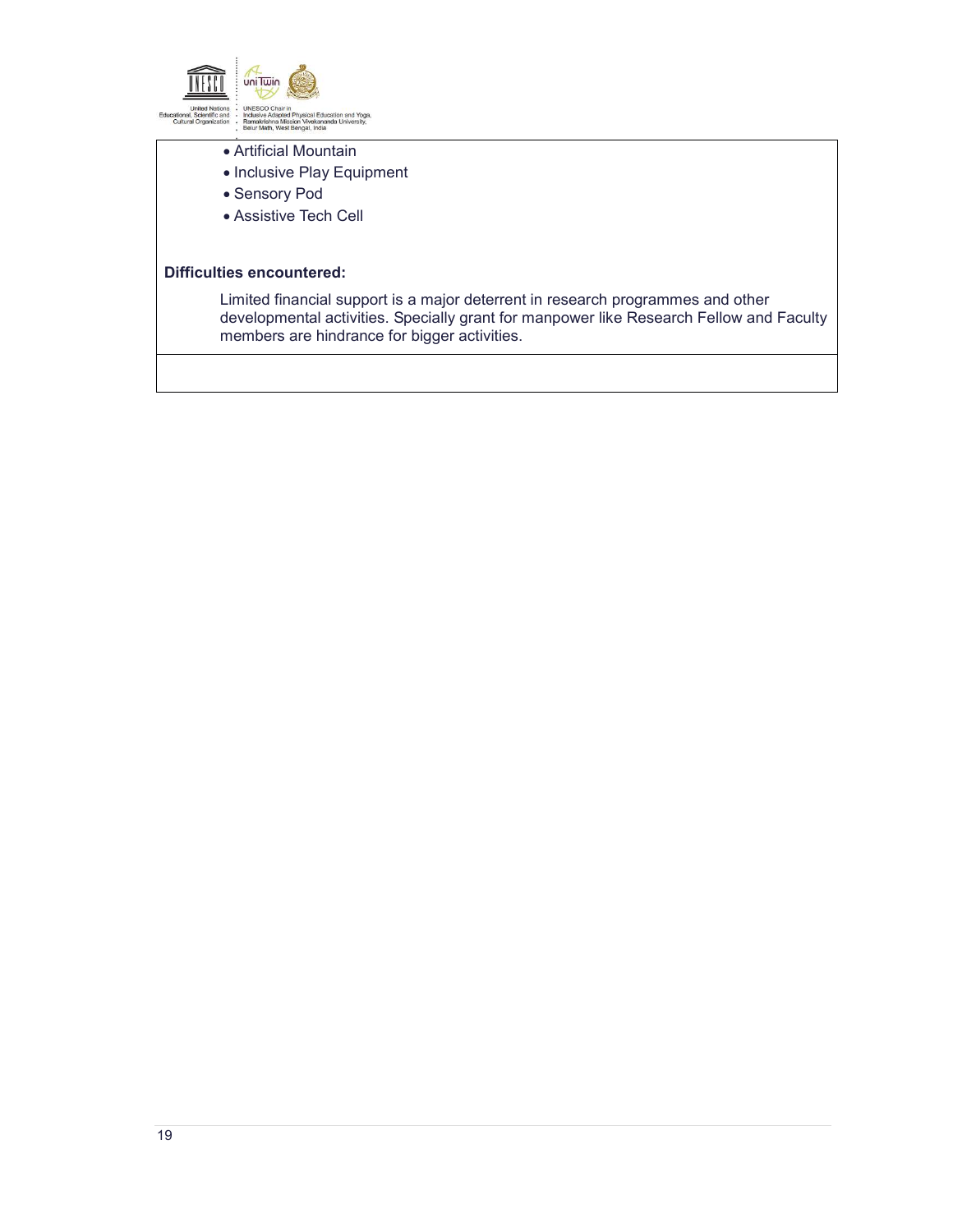

**Appendix:**

# **1) Human Resources**

**Main Campus at Belur Math**

**Swami Atmapriyananda - Vice Chancellor Swami Sarvottamananda – Pro Vice Chancellor Swami Hariharananda - Registrar Swami Kirtipradananda – Deputy Registrar Swami Kaleshananda - Controller of Examinations**

**Department of Sports Science**

**Dr. Asis Goswami - UNESCO Chair and Academic Coordinator Dr. A.K. Ghosh - Professor Dr. Subhankar Ghosh - Adjunct Faculty**

**Department of Yoga Studies**

**Dr. U.S. Ray - Head of the Deptt. Mr. Prasanta Samanta - Yoga Trainer and Teacher Mr. Dpankar Pal - Visiting Faculty Dr. K.P. Pal - Visiting Faculty Mr. Robin Karati - Visiting Faculty**

#### **Coimbatore Campus**

**Administrative Head**

➧ **Swami Garisthananda**

**Assist. Administrative Head**

➧ **Swami Divyapragyananda**

#### **GAPEY Faculty members**

**Dean of the Faculty**

➧ **Dr Asis Goswami**

**♣ Department of General and Adapted Physical Education**

- ➧ **Dr. S. Alagesan**
- ➧ **Dr. P.J. Sebastian**
- ➧ **Dr. Giridharan**
- ➧ **Dr. Sathiamurthy**

**♣ Department of Adapted Yoga**

- ➧ **Dr. Srinivasan**
- ➧ **Dr. Divakar Debnath**
- ➧ **Mr. Senthil Kumar**
- ➧ **Mr. Ravi**
- ➧ **Mr. Mohan Raj**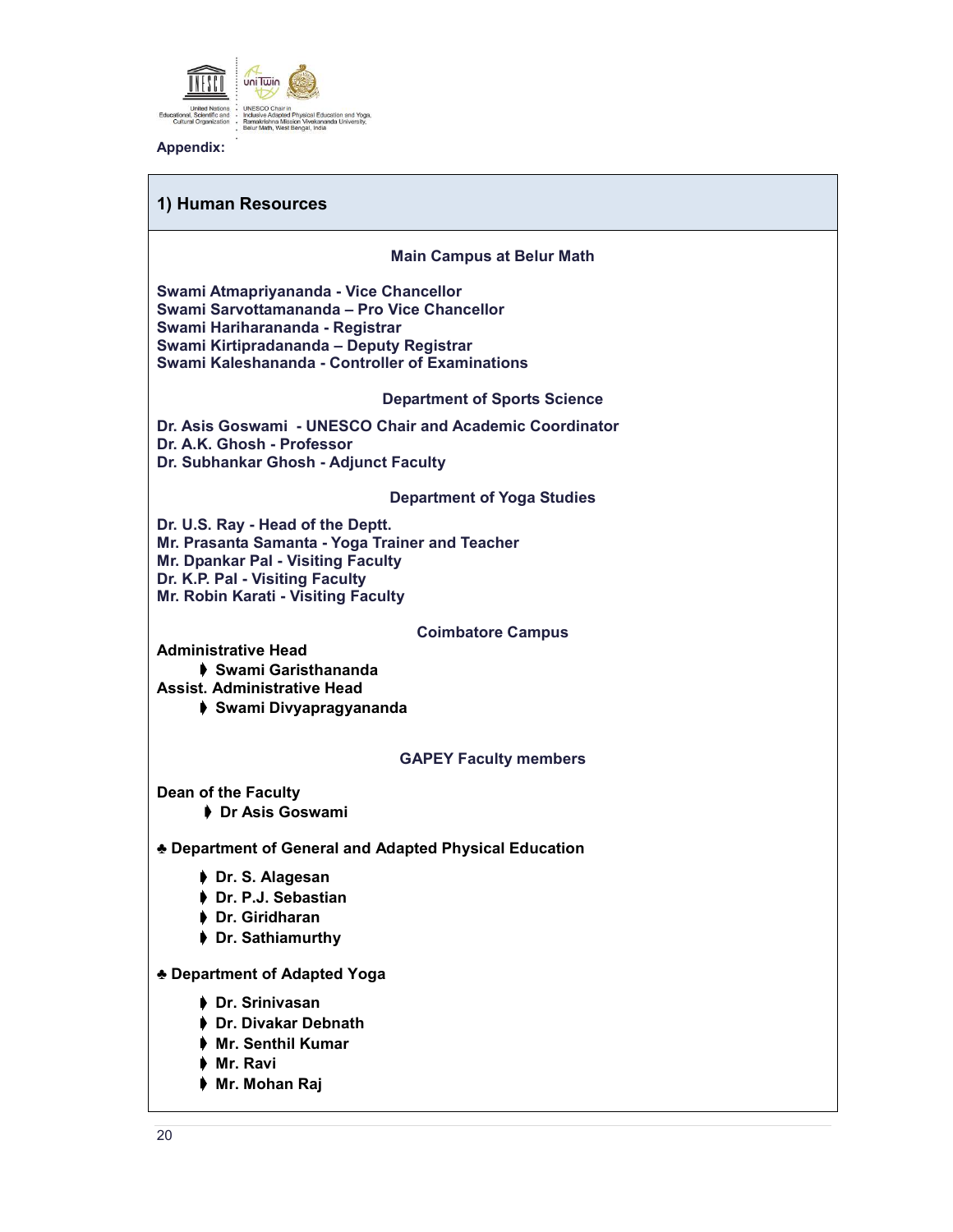

| <b>FDMSE Faculty members</b>                                                                                                     |  |
|----------------------------------------------------------------------------------------------------------------------------------|--|
| ♣ Dean of the Faculty<br>▶ Dr Muthaiah                                                                                           |  |
| ♣ Department of Visual Impairment<br>Mrs. Kamakshamma Moorthy<br>₽<br>Dr. Parween<br>Dr. Dheesha                                 |  |
| ♣ Department of Hearing Impairment<br>♦ Mr. Parthasarathy<br>Dr. Abhishek Srivastav<br>Mr. Ramakrishna Pettala<br>Ms. Poongothai |  |
| ♣ Department of Mental retardation<br>Dr. A. Sudha<br>Ms. Saumya<br>Mr. Lokesh kumar<br>♣ Core Faculty<br>▶ Dr. Prabha Hariharan |  |

| 2) Financial Resources                                                                           |                                                                                                                                                                                                          |                      |                                              |
|--------------------------------------------------------------------------------------------------|----------------------------------------------------------------------------------------------------------------------------------------------------------------------------------------------------------|----------------------|----------------------------------------------|
| Please tick sources of<br>financial contribution<br>and specify the<br>amount in U.S.<br>dollars | <b>Host Institution</b><br><b>Partner Institution</b><br><b>Government Body</b><br>Other Public Institution/Body L<br>(incl. Research Councils)<br><b>UNESCO</b><br><b>Other UN Agency</b><br><b>IGO</b> | [tick]<br>$\sqrt{ }$ | Amount (\$)(approx)<br>305714.00<br>65714.00 |
|                                                                                                  | <b>NGO</b><br><b>Industry</b><br><b>Other Private</b>                                                                                                                                                    |                      |                                              |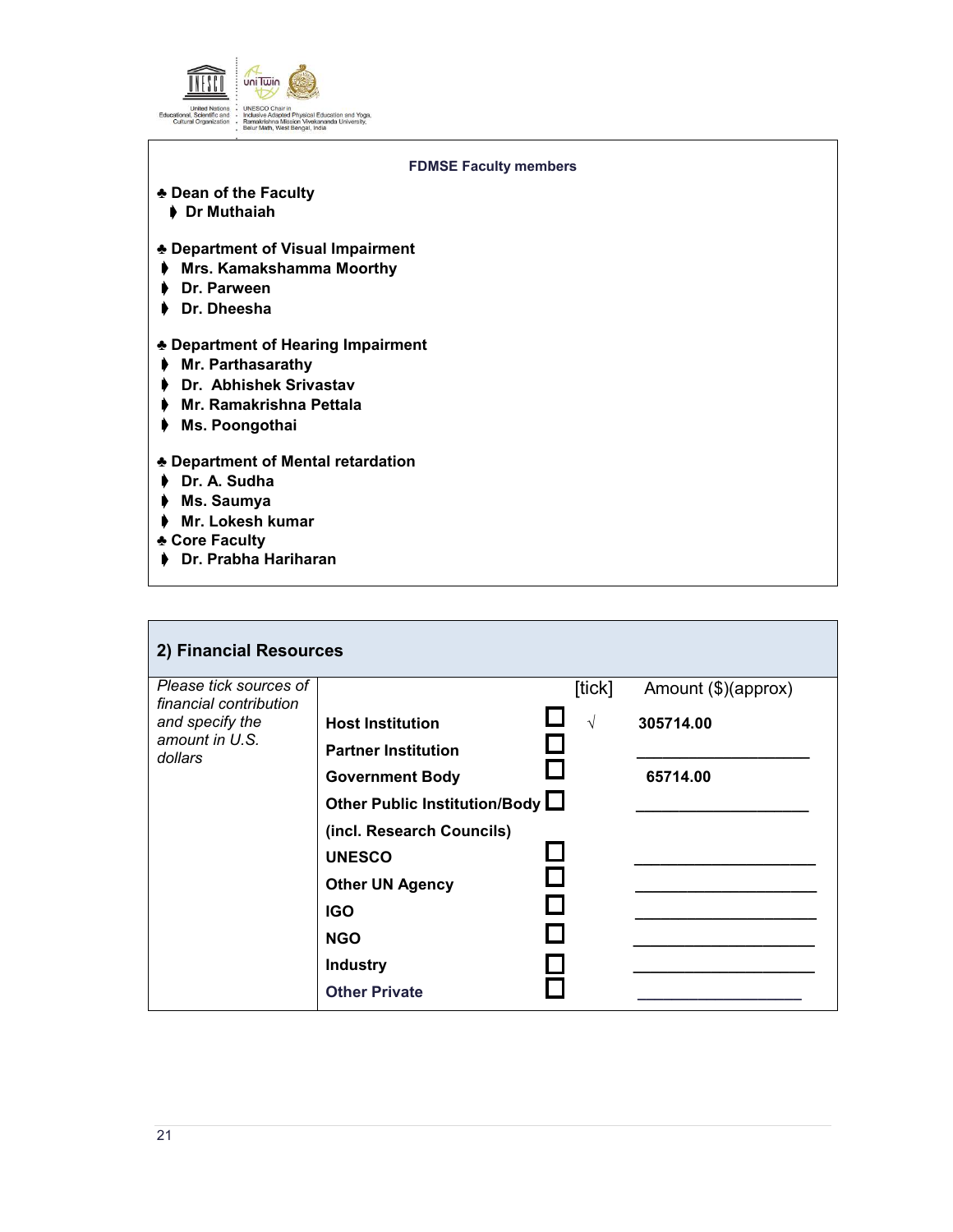

*Give details of financial contributions, material resources and space.* 

#### **Infrastructure available in Coimbatore Campus**

### **FGAPEY**

### **Administrative Building**

This houses offices of Administrative Head, Dean, faculty members, office bearers and research scholars. It has a fully provided assembly hall, world class-conference room and multi-purpose hall for conducting the daily assembly and occasional meetings. The building is disabled friendly and is provided with ramps, lift, wheel chairs and disability friendly toilets.

### **Academic Block and Library (Common for both the faculties)**

It is a huge class room complex with 20 class rooms. Classes are held in this building for different courses offered at our University. The building is disabled friendly and fully furnished for all class room activities.

It also has a fully furnished Disabled friendly Library with about 1,00,000 books and journals. The Library has computers provided with internet facility and software like NVDA and JAWS meant for visually challenged population. The library has more than 35 subscriptions of periodicals including national and international journals and magazines. The library abounds with various other instructional materials such as DVDs, Audio and Video cassettes, Braille books and books on Sign language. In addition, large number of research theses and dissertations add to the richness of the library. Internet and reprographic services are available to for the convenience of the students.

#### **Laboratories**

In addition to the classrooms and lecture halls, the Faculty shares the following laboratories with the MCPE (Maruthi College Physical Education):

- Educational Psychology and Sports Psychology Laboratory
- Educational Technology and Media Laboratory
- Anatomy and Exercise Physiology Laboratory
- Health, Physiotherapy and Sports Medicine Laboratory
- Kinesiology and Biomechanics Laboratory

#### **Swami Niranjanananda Hostel for Men (capacity 300)**

The Faculty besides its building has a spacious Hostel for Men. The Hostel has two dining halls and a kitchen. The Hostel is at a stone's throw away from the Faculty. Hence sports facilities and grounds are accessible to students round the clock.

#### **Play Fields and Related Infrastructure**

The sprawling campus has the following Spots related infrastructure which meet the needs of the students as needs as well as public in an around Vidyalaya.

- Fitness centre,
- Adequate play ground, both indoor and outdoor.
- A 400 meters track,
- Hockey field,
- Football field,
- A volleyball complex ,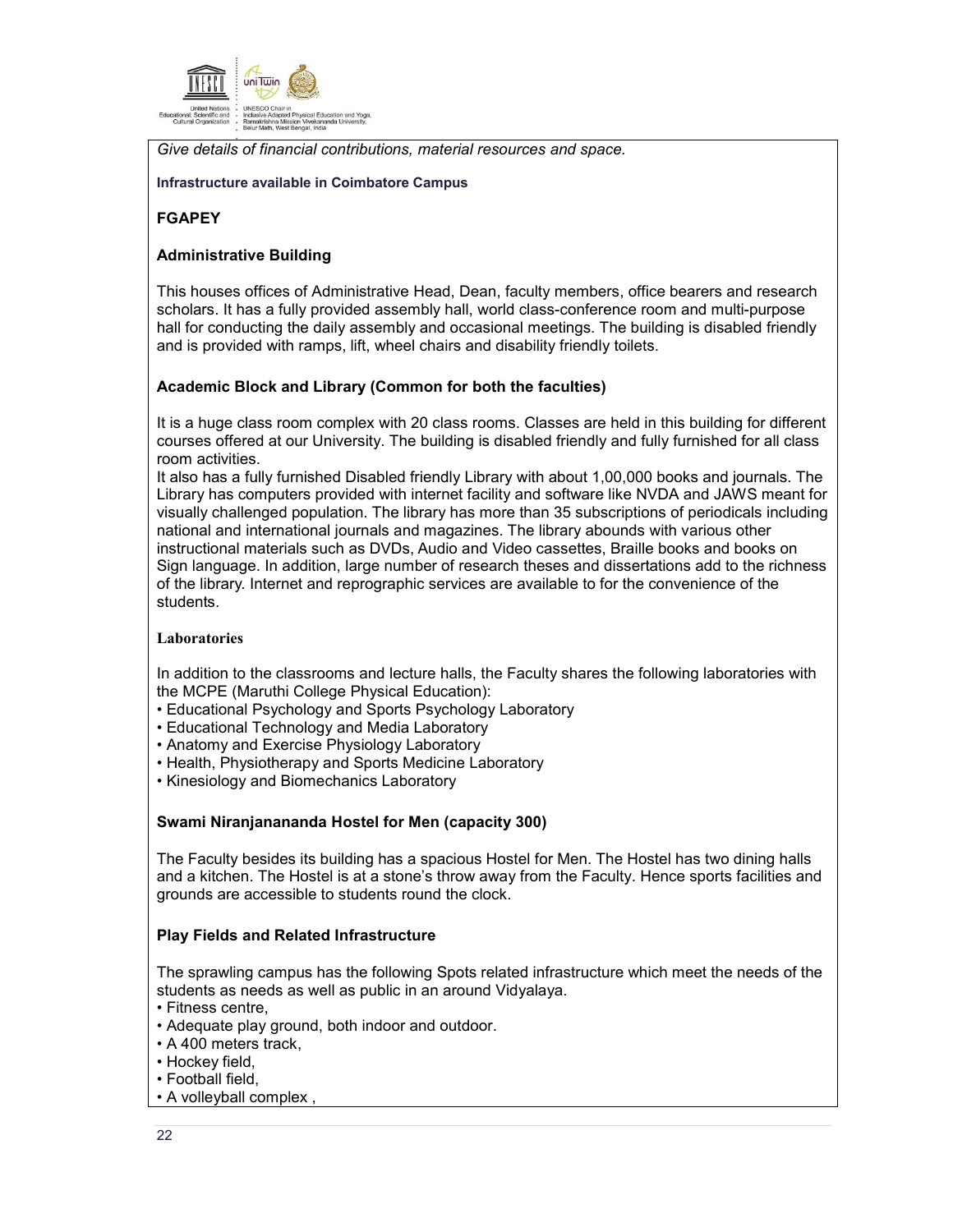

- Tennis complex,
- Ball-badminton complex,
- Kabaddi complex, etc.,
- A well equipped indoor stadium
- Tennis Indoor stadiums

### **Recreation**

All the buildings situated in Spectacular Sprawling campus of the GAPEY are well connected by roads. There are beautiful gardens all over with many a species of plants. Many species of birds, especially peacocks are our occasional visitors. An Indoor stadium of international standards where we observe our annual day celebrations, a well equipped Gymnasium, A Tennis Indoor stadium, various playfields belonging to Vidyalaya cater to the recreational needs of our students. Large GKD Auditorium with a capacity of 800 is the place where we organize cultural events and seminars. There are Ramayana Park and Vivekananda Park for relaxation. There are provisions for staff-members to stay inside the Vidyalaya Campus. These are among the other infrastructural facilities that GAPEY enjoys because of its setting in Vidyalaya to mention a few.

### **FDMSE**

### **Administrative Building**

This houses offices of Administrative Head, Dean, faculty members, office bearers and research scholars. It has a fully provided assembly hall, conference room and multi-purpose hall for conducting the daily assembly and occasional meetings. Apart from these some of the extension units like Braille Press, Orthotic and Prosthetic Unit, Sign Language Unit, Low Vision Unit, Audio Video Lab, Vocational training Unit are situated in the same building. The building is disabled friendly and is provided with ramps, lift, wheel chairs and disability friendly toilets.

# **Academic Block (Common for both the faculties)**

It is a huge class room complex with 20 class rooms. Classes are held in this building for different courses offered at our University. The building is disabled friendly and fully furnished for all class room activities. It also has a fully furnished Disabled friendly Library with about 1,00,000 books and journals. The Library has computers provided with internet facility and soft-wares like NVDA and JAWS meant for visually challenged population. There is a separate Braille book section in the library. There are several CDs and DVDs to encourage different modes of learning.

#### **Hostel for Men and Women**

Swami Vivekananda Hostel for Men (Capacity 144) and Sri Sarada Devi Hostel for Women (Capacity 82). These are two separate hostels meant for teacher trainees undergoing various courses at our Faculty. The Hostels in general are disabled friendly provided with ramps etc. There are rooms with attached bathrooms inside the hostel, which are disabled friendly especially to accommodate physically challenged teacher trainees. Each hostel has separate huge dining hall, a prayer hall and playfields for recreation.

# **Therapy Unit**

This is another place where the children with disabilities are attended to by our expert special educators. Teacher trainees also undergo hands on training here about how to deal with children with disabilities. We have three spacious rooms in this area for this purpose. Parents of the children with disabilities are given training at personal level to deal with their children. The area is